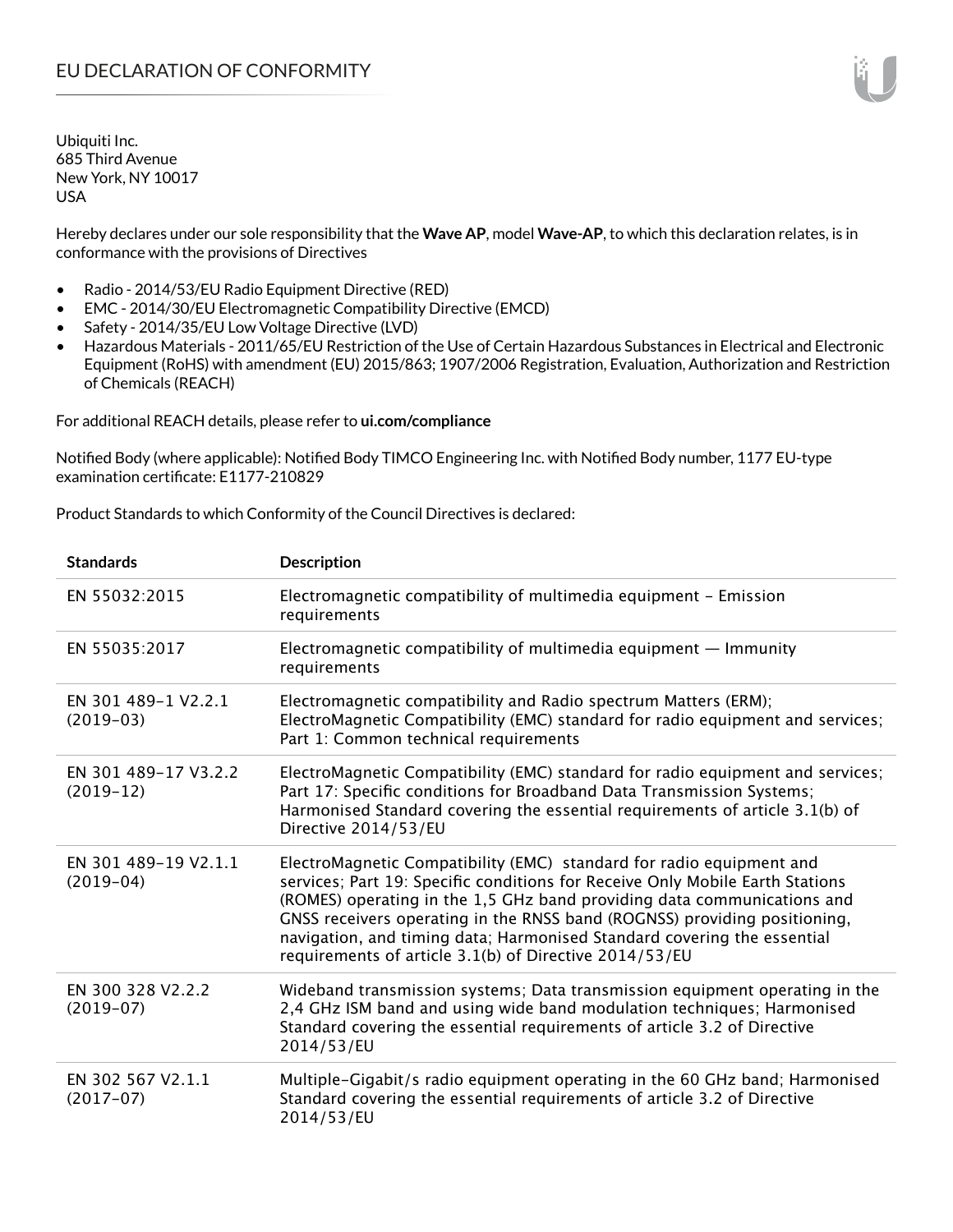## DECLARATION OF CONFORMITY

| <b>Standards</b>                 | <b>Description</b>                                                                                                                                                                                                                                                                                         |
|----------------------------------|------------------------------------------------------------------------------------------------------------------------------------------------------------------------------------------------------------------------------------------------------------------------------------------------------------|
| EN 303 413 V1.1.1<br>$(2017-06)$ | Satellite Earth Stations and Systems (SES); Global Navigation Satellite System<br>(GNSS) receivers; Radio equipment operating in the 1 164 MHz to 1 300 MHz<br>and 1559 MHz to 1610 MHz frequency bands; Harmonised Standard covering<br>the essential requirements of article 3.2 of Directive 2014/53/EU |
| EN 62311:2020                    | Assessment of electronic and electrical equipment related to human exposure<br>restrictions for electromagnetic fields (0 Hz - 300 GHz)                                                                                                                                                                    |
| EN 62368-1:2014                  | Audio/video, information and communication technology equipment - Part 1:<br>Safety requirements                                                                                                                                                                                                           |
| <b>CE Marking</b>                | C E                                                                                                                                                                                                                                                                                                        |

Dank m. Fail

Mark Feil Compliance Manager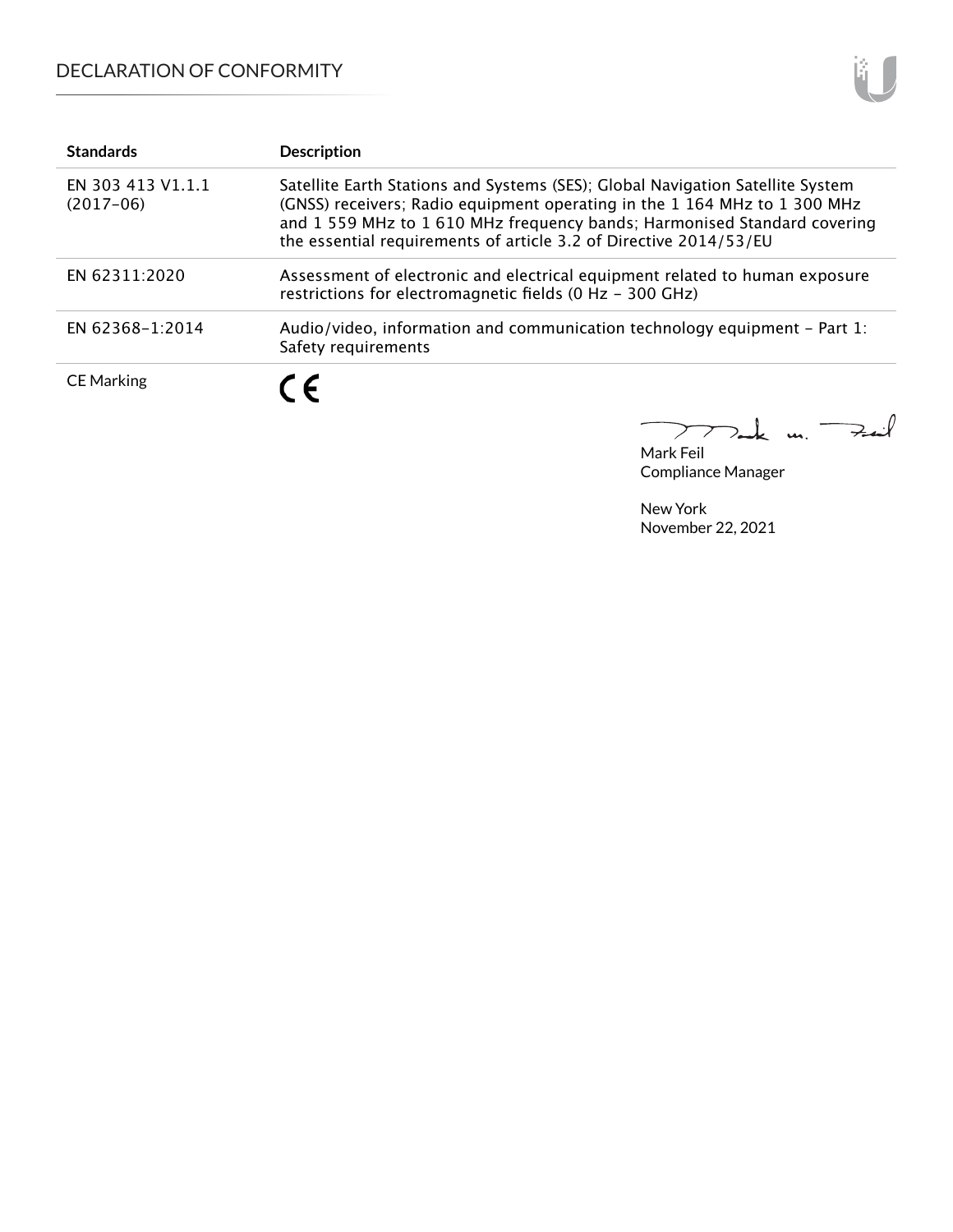## **Wave-AP**

#### **български** [Bulgarian]

С настоящото Ubiquiti декларира, че това устройство Wave-AP е в съответствие със съществените изисквания и други приложими разпоредби на Директиви 2014/53/EC, 2014/30/ЕС, 2014/35/ЕС.

## **Hrvatski** [Croatian]

Ubiquiti ovim putem izjavljuje da je ovaj uređaj Wave-AP sukladan osnovnim zahtjevima i ostalim bitnim odredbama Direktiva 2014/53/EU, 2014/30/EU, 2014/35/EU.

## **Čeština** [Czech]

Ubiquiti tímto prohlašuje, že toto Wave-AP zařízení, je ve shodě se základními požadavky a dalšími příslušnými ustanoveními směrnic 2014/53/EU, 2014/30/EU, 2014/35/EU.

## **Dansk** [Danish]

Hermed, Ubiquiti, erklærer at denne Wave-AP enhed, er i overensstemmelse med de væsentlige krav og øvrige relevante krav i direktiver 2014/53/EU, 2014/30/EU, 2014/35/EU.

## **Nederlands** [Dutch]

Hierbij verklaart Ubiquiti, dat deze Wave-AP apparaat, in overeenstemming is met de essentiële eisen en de andere relevante bepalingen van richtlijnen 2014/53/EU, 2014/30/EU, 2014/35/EU.

## **English**

Hereby, Ubiquiti, declares that this Wave-AP device, is in compliance with the essential requirements and other relevant provisions of Directives 2014/53/EU, 2014/30/EU, 2014/35/EU.

## **Eesti keel** [Estonian]

Käesolevaga Ubiquiti kinnitab, et antud Wave-AP seade, on vastavus olulistele nõuetele ja teistele asjakohastele sätetele direktiivide 2014/53/EL, 2014/30/EL, 2014/35/EL.

## **Suomi** [Finnish]

Täten Ubiquiti vakuuttaa, että tämä Wave-AP laite, on yhdenmukainen olennaisten vaatimusten ja muiden sitä koskevien direktiivien 2014/53/EU, 2014/30/EU, 2014/35/EU.

## **Français** [French]

Par la présente Ubiquiti déclare que l'appareil Wave-AP, est conforme aux exigences essentielles et aux autres dispositions pertinentes des directives 2014/53/UE, 2014/30/UE, 2014/35/UE.

## **Deutsch** [German]

Hiermit erklärt Ubiquiti, dass sich dieses Wave-AP Gerät, in Übereinstimmung mit den grundlegenden Anforderungen und den anderen relevanten Vorschriften der Richtlinien 2014/53/EU, 2014/30/EU, 2014/35/EU befindet.

## **Ελληνικά** [Greek]

Δια του παρόντος, Ubiquiti, δηλώνει ότι αυτή η συσκευή Wave-AP, είναι σε συμμόρφωση με τις βασικές απαιτήσεις και τις λοιπές σχετικές διατάξεις των οδηγιών 2014/53/EE, 2014/30/EE, 2014/35/EE.

## **Magyar** [Hungarian]

Ezennel Ubiquiti kijelenti, hogy ez a Wave-AP készülék megfelel az alapvető követelményeknek és más vonatkozó 2014/53/EU, 2014/30/EU, 2014/35/EU irányelvek rendelkezéseit.

## **Íslenska** [Icelandic]

Hér, Ubiquiti, því yfir að þetta Wave-AP tæki er í samræmi við grunnkröfur og önnur viðeigandi ákvæði tilskipana 2014/53/ESB, 2014/30/ESB, 2014/35/ESB.

#### **Italiano** [Italian]

Con la presente, Ubiquiti, dichiara che questo dispositivo Wave-AP, è conforme ai requisiti essenziali ed alle altre disposizioni pertinenti delle direttive 2014/53/UE, 2014/30/UE, 2014/35/UE.

## **Latviešu valoda** [Latvian]

Ar šo, Ubiquiti, deklarē, ka Wave-AP ierīce, ir saskaņā ar būtiskajām prasībām un citiem attiecīgiem noteikumiem Direktīvās 2014/53/ES, 2014/30/ES, 2014/35/ES.

## **Lietuvių kalba** [Lithuanian]

Ubiquiti deklaruoja, kad šis Wave-AP įrenginys atitinka esminius reikalavimus ir kitas 2014/53/ES, 2014/30/ES, 2014/35/ES Direktyvų nuostatas.

## **Malti** [Maltese]

Hawnhekk, Ubiquiti, tiddikjara li dan il-mezz Wave-AP huwa konformi mar-rekwiżiti essenzjali u dispożizzjonijiet rilevanti oħrajn ta 'Direttivi 2014/53/UE, 2014/30/UE, 2014/35/UE.

## **Norsk** [Norwegian]

Herved Ubiquiti, erklærer at denne Wave-AP enheten, er i samsvar med de grunnleggende kravene og andre relevante bestemmelser i direktivene 2014/53/EU, 2014/30/EU, 2014/35/EU.

#### **Polski** [Polish]

Niniejszym, Ubiquiti, oświadcza, że urządzenie Wave-AP, jest zgodny z zasadniczymi wymaganiami oraz pozostałymi stosownymi postanowieniami Dyrektyw 2014/53/UE, 2014/30/UE, 2014/35/UE.

## **Português** [Portuguese]

Ubiquiti declara que este dispositivo Wave-AP, está conforme com os requisitos essenciais e outras disposições das Directivas 2014/53/UE, 2014/30/UE, 2014/35/UE.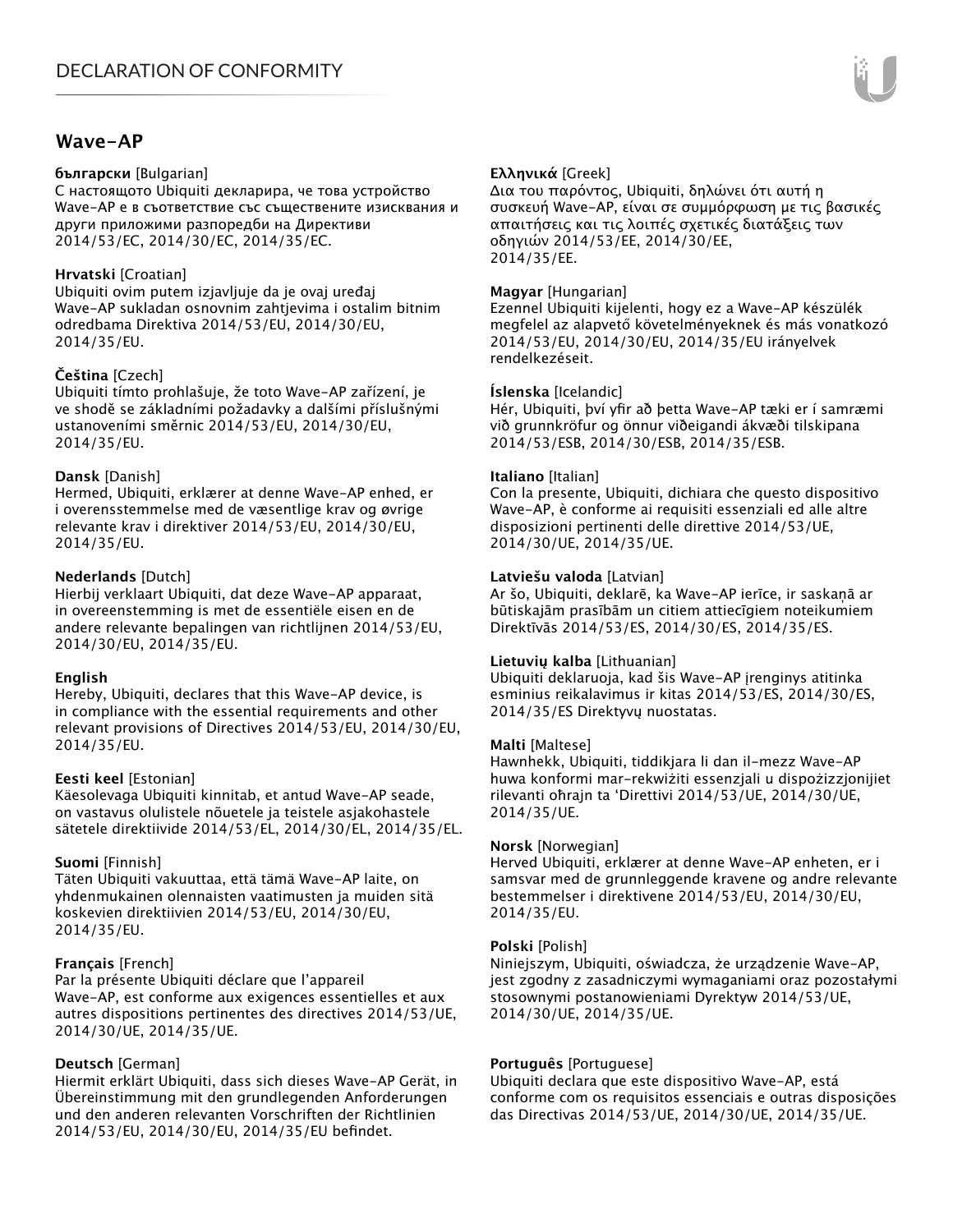#### **Română** [Romanian]

Prin prezenta, Ubiquiti declară că acest dispozitiv Wave-AP este în conformitate cu cerințele esențiale și alte prevederi relevante ale Directivelor 2014/53/UE, 2014/30/UE, 2014/35/UE.

#### **Slovenčina** [Slovak]

Týmto Ubiquiti, prehlasuje, že toto Wave-AP zariadenie, je v súlade so základnými požiadavkami a ďalšími relevantnými ustanoveniami smernice 2014/53/EÚ, 2014/30/EÚ, 2014/35/EÚ.

#### **Slovenščina** [Slovenian]

Družba Ubiquiti izjavlja, da je naprava Wave-AP v skladu z obveznimi zahtevami in drugimi ustreznimi določbami direktiv 2014/53/EU, 2014/30/EU in 2014/35/EU.

#### **Español** [Spanish]

Por medio de la presente Ubiquiti declara que este dispositivo Wave-AP, cumple con los requisitos esenciales y cualesquiera otras disposiciones aplicables o exigibles de las Directivas 2014/53/UE, 2014/30/UE, 2014/35/UE.

#### **Svenska** [Swedish]

Härmed Ubiquiti, intygar att denna Wave-AP enhet är i överensstämmelse med de väsentliga egenskapskrav och övriga relevanta bestämmelser som framgår av direktiven 2014/53/EU, 2014/30/EU, 2014/35/EU.

#### **Accessories**:

https://www.ui.com/products/#default https://www.ui.com/products/#accessories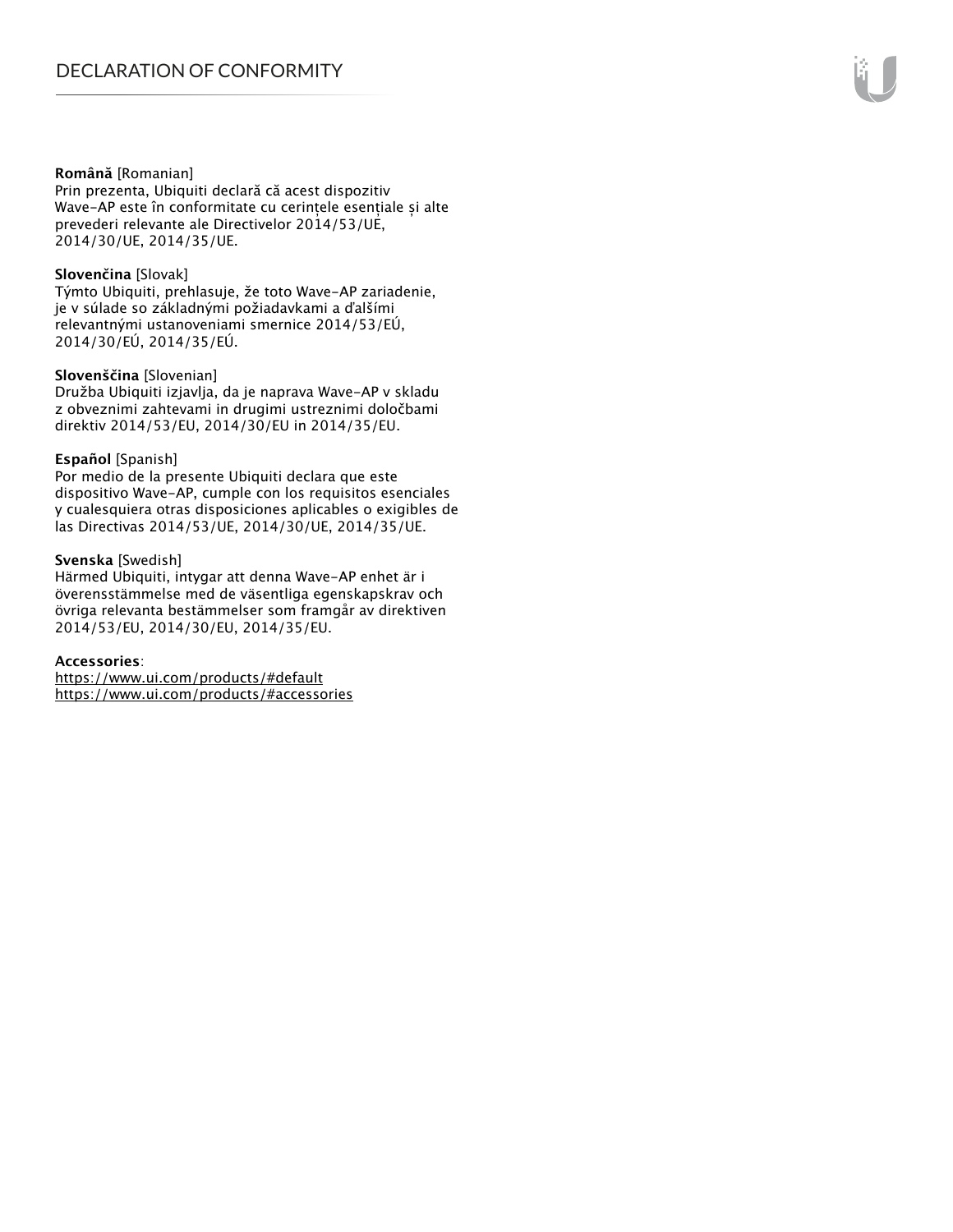Hereby declares under our sole responsibility that the **Wave AP**, model **Wave-AP**, to which this declaration relates, is in conformance with the provisions of UK Regulations

- Radio Equipment Regulations 2017
- Electromagnetic Compatibility Regulations 2016
- Electrical Equipment (Safety) Regulations 2016
- Hazardous Materials The Restriction of the Use of Certain Hazardous Substances in Electrical and Electronic Equipment Regulations 2012; 1907/2006 Registration, Evaluation, Authorization and Restriction of Chemicals (REACH)

For additional REACH details, please refer to **ui.com/compliance**

Approved Body (where applicable): Approved Body TIMCO Engineering Inc. with Approved Body number, 1177 UK-type examination certificate: U1177-210826

Product Standards to which Conformity of the Council Directives is declared:

| <b>Standards</b>                    | <b>Description</b>                                                                                                                                                                                                                                                                                                                                                                                                                                 |
|-------------------------------------|----------------------------------------------------------------------------------------------------------------------------------------------------------------------------------------------------------------------------------------------------------------------------------------------------------------------------------------------------------------------------------------------------------------------------------------------------|
| EN 55032:2015                       | Electromagnetic compatibility of multimedia equipment - Emission require-<br>ments                                                                                                                                                                                                                                                                                                                                                                 |
| EN 55035:2017                       | Electromagnetic compatibility of multimedia equipment - Immunity require-<br>ments                                                                                                                                                                                                                                                                                                                                                                 |
| EN 301 489-1 V2.2.1<br>$(2019-03)$  | Electromagnetic compatibility and Radio spectrum Matters (ERM); ElectroMag-<br>netic Compatibility (EMC) standard for radio equipment and services; Part 1:<br>Common technical requirements                                                                                                                                                                                                                                                       |
| EN 301 489-17 V3.2.2<br>$(2019-12)$ | ElectroMagnetic Compatibility (EMC) standard for radio equipment and ser-<br>vices; Part 17: Specific conditions for Broadband Data Transmission Systems;<br>Harmonised Standard covering the essential requirements of article 3.1(b) of<br>Directive 2014/53/EU                                                                                                                                                                                  |
| EN 301 489-19 V2.1.1<br>$(2019-04)$ | ElectroMagnetic Compatibility (EMC) standard for radio equipment and<br>services; Part 19: Specific conditions for Receive Only Mobile Earth Stations<br>(ROMES) operating in the 1,5 GHz band providing data communications and<br>GNSS receivers operating in the RNSS band (ROGNSS) providing positioning,<br>navigation, and timing data; Harmonised Standard covering the essential<br>requirements of article 3.1(b) of Directive 2014/53/EU |
| EN 300 328 V2.2.2<br>$(2019-07)$    | Wideband transmission systems; Data transmission equipment operating in<br>the 2,4 GHz ISM band and using wide band modulation techniques; Harmon-<br>ised Standard covering the essential requirements of article 3.2 of Directive<br>2014/53/EU                                                                                                                                                                                                  |
| EN 302 567 V2.1.1<br>$(2017-07)$    | Multiple-Gigabit/s radio equipment operating in the 60 GHz band; Harmon-<br>ised Standard covering the essential requirements of article 3.2 of Directive<br>2014/53/EU                                                                                                                                                                                                                                                                            |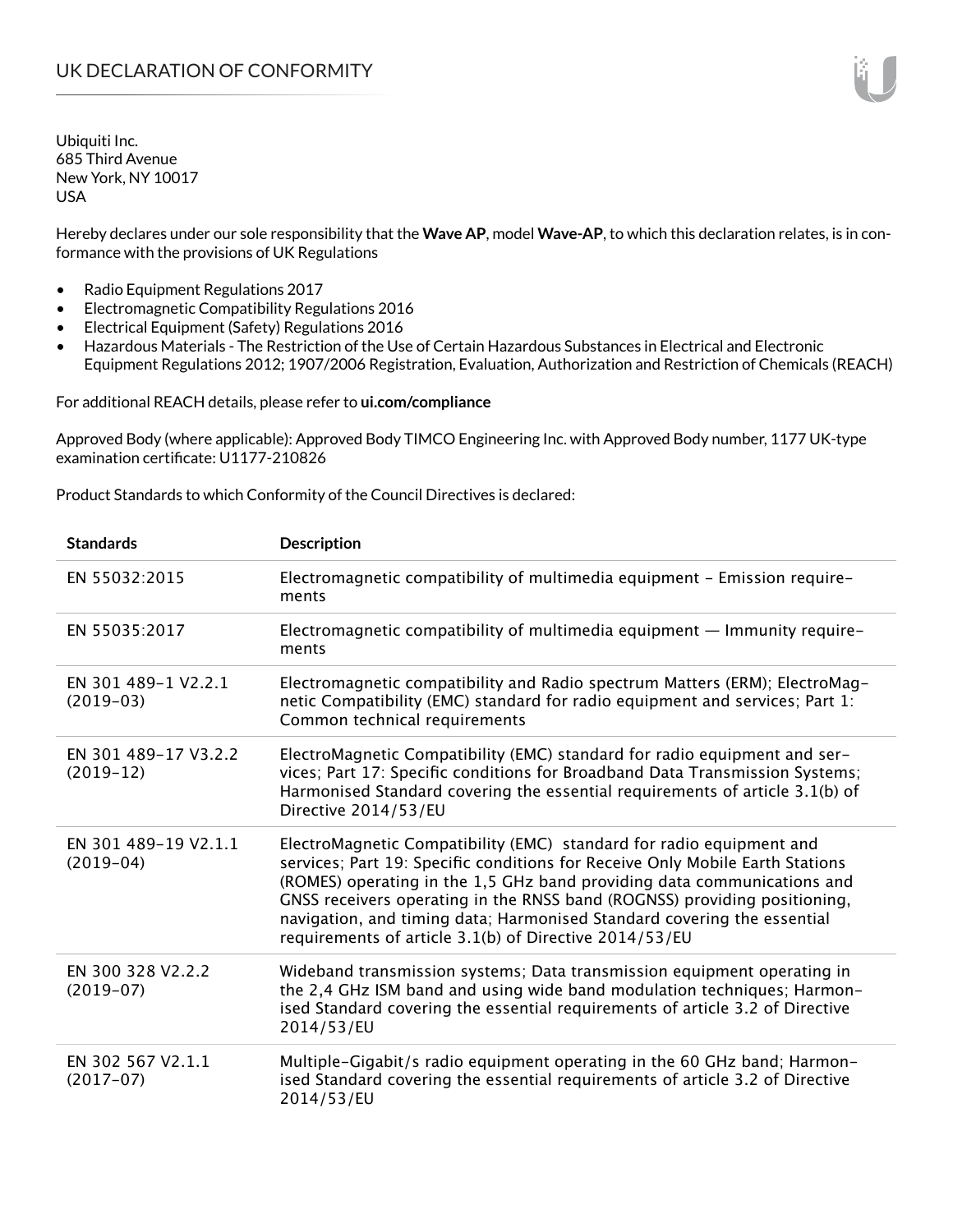## DECLARATION OF CONFORMITY

| <b>Standards</b>                 | <b>Description</b>                                                                                                                                                                                                                                                                                           |
|----------------------------------|--------------------------------------------------------------------------------------------------------------------------------------------------------------------------------------------------------------------------------------------------------------------------------------------------------------|
| EN 303 413 V1.1.1<br>$(2017-06)$ | Satellite Earth Stations and Systems (SES); Global Navigation Satellite System<br>(GNSS) receivers; Radio equipment operating in the 1 164 MHz to 1 300 MHz<br>and 1 559 MHz to 1 610 MHz frequency bands; Harmonised Standard covering<br>the essential requirements of article 3.2 of Directive 2014/53/EU |
| EN 62311:2020                    | Assessment of electronic and electrical equipment related to human exposure<br>restrictions for electromagnetic fields (0 Hz - 300 GHz)                                                                                                                                                                      |
| EN 62368-1:2014                  | Audio/video, information and communication technology equipment – Part 1:<br>Safety requirements                                                                                                                                                                                                             |
| <b>UKCA Marking</b>              | UK<br>-0                                                                                                                                                                                                                                                                                                     |

Mark Feil Compliance Manager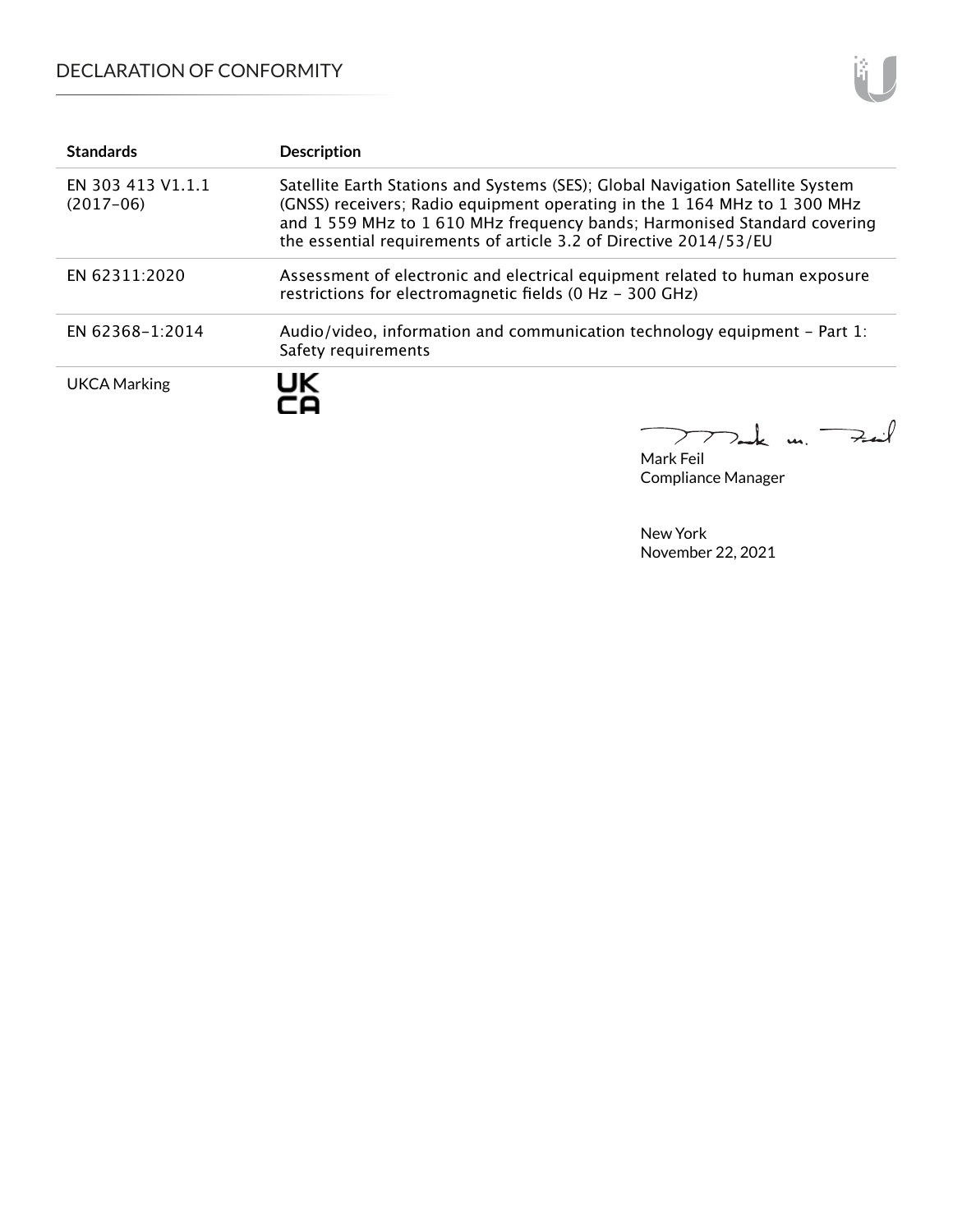Con la presente dichiara sotto la propria esclusiva responsabilità che l' **Wave AP**, modello **Wave-AP**, a cui si riferisce la presente dichiarazione, è conforme alle disposizioni delle Direttive

- Radio 2014/53/EU Direttiva sulle apparecchiature radio (RED)
- EMC -2014/30/UE Direttiva sulla Compatibilità Elettromagnetica (EMCD)
- Sicurezza -2014/35/UE Direttiva sulla Bassa Tensione (LVD)
- Materiali Pericolosi -2011/65/UE Restrizione dell'uso di alcune Sostanze Pericolose nelle Apparecchiature Elettriche ed Elettroniche (RoHS) con emendamento (UE) 2015/863; 1907/2006 Registrazione, Valutazione, Autorizzazione e Restrizione delle Sostanze Chimiche (REACH)

Per ulteriori dettagli sul REACH, fare riferimento a **ui.com/compliance**

Organismo notificato (se applicabile): Organismo notificato TIMCO Engineering Inc. con numero di organismo notificato, tipo 1177 UE certificato di esame: E1177-210829

Norme di prodotto a cui è dichiarata la Conformità delle Direttive del Consiglio:

| <b>Standards</b>                    | <b>Description</b>                                                                                                                                                                                                                                                                                                                                                                                                                                                                       |
|-------------------------------------|------------------------------------------------------------------------------------------------------------------------------------------------------------------------------------------------------------------------------------------------------------------------------------------------------------------------------------------------------------------------------------------------------------------------------------------------------------------------------------------|
| EN 55032:2015                       | Compatibilità elettromagnetica delle apparecchiature multimediali -<br>Prescrizioni di Emissione                                                                                                                                                                                                                                                                                                                                                                                         |
| EN 55035:2017                       | Electromagnetic compatibility of multimedia equipment $-$ Immunity<br>requirements                                                                                                                                                                                                                                                                                                                                                                                                       |
| EN 301 489-1 V2.2.1<br>$(2019-03)$  | Compatibilità elettromagnetica e problematiche di spettro radio (ERM); Norma<br>di compatibilità elettromagnetica (EMC) per apparecchiature e servizi radio;<br>Parte 1: Requisiti tecnici comuni                                                                                                                                                                                                                                                                                        |
| EN 301 489-17 V3.2.2<br>$(2019-12)$ | Norma di Compatibilità Elettromagnetica (EMC) per apparecchiature e servizi<br>radio; Parte 17: Condizioni specifiche per sistemi di trasmissione dati a banda<br>larga; Norma armonizzata relativa ai requisiti essenziali dell'articolo 3.1(b) della<br>direttiva 2014/53/UE                                                                                                                                                                                                           |
| EN 301 489-19 V2.1.1<br>$(2019-04)$ | Norma di Compatibilità Elettromagnetica (EMC) per apparecchiature e servizi<br>radio; Parte 19: Condizioni specifiche per soli ricevitori di stazioni mobili<br>terrestri (ROMES) operanti nella banda 1,5 GHz che forniscono comunicazioni<br>dati e ricevitori GNSS operanti nella banda RNSS (ROGNSS) che forniscono<br>dati di posizionamento, navigazione e sincronizzazione; Norma armonizzata<br>relativa ai requisiti essenziali dell'articolo 3.1(b) della direttiva 2014/53/UE |
| EN 300 328 V2.2.2<br>$(2019-07)$    | Sistemi di trasmissione a banda larga; apparecchiature di trasmissione dati che<br>operano nella banda 2,4 GHz ISM e che utilizzano tecniche di modulazione a<br>banda larga; norma armonizzata relativa ai requisiti essenziali dell'articolo 3.2<br>della direttiva 2014/53/UE                                                                                                                                                                                                         |
| EN 302 567 V2.1.1<br>$(2017-07)$    | Apparecchiature radio Multi-Gigabit/s operanti nella banda 60 GHz; norma<br>armonizzata relativa ai requisiti essenziali dell'articolo 3.2 della direttiva<br>2014/53/UE                                                                                                                                                                                                                                                                                                                 |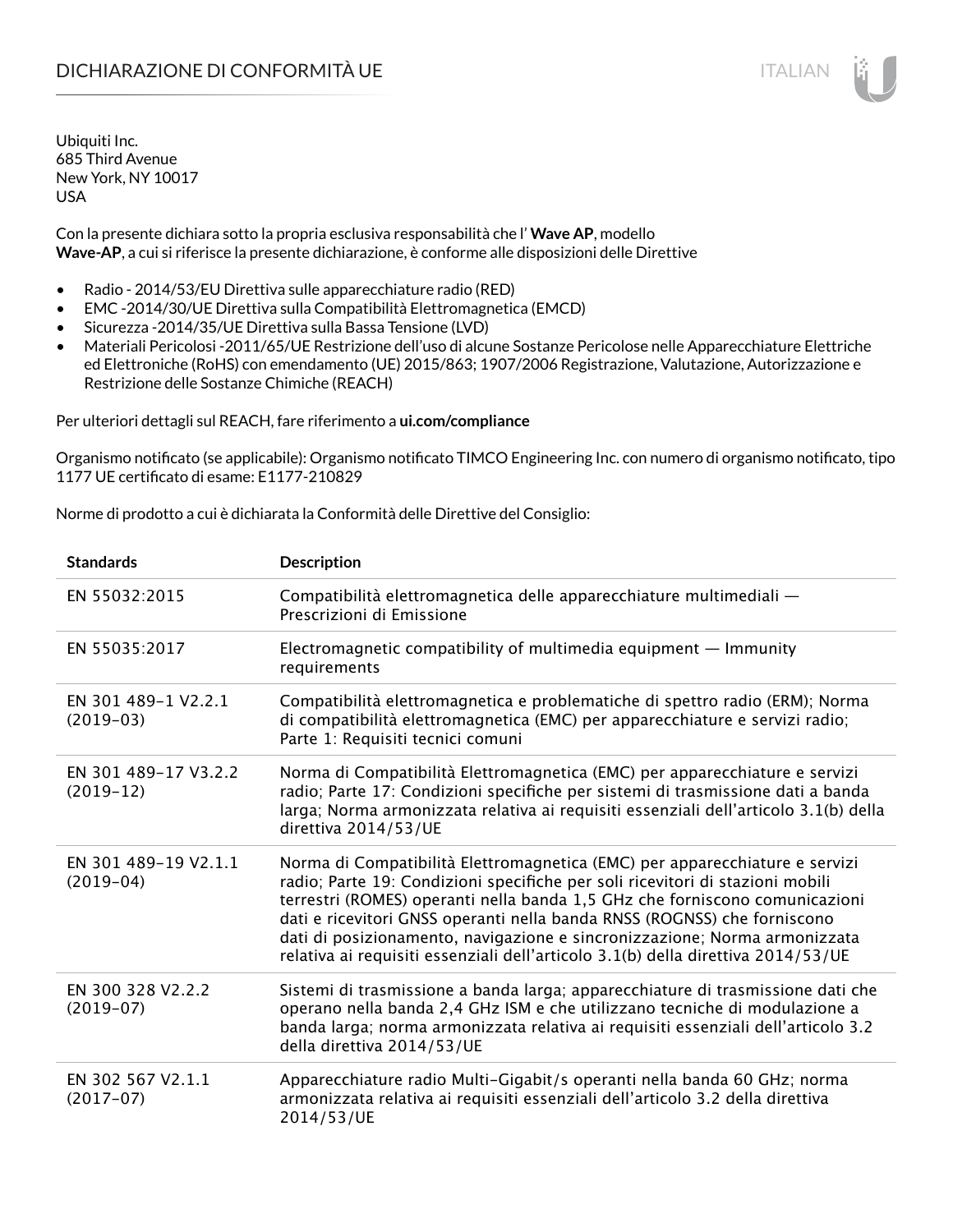

| <b>Standards</b>                 | <b>Description</b>                                                                                                                                                                                                                                                                                                                        |
|----------------------------------|-------------------------------------------------------------------------------------------------------------------------------------------------------------------------------------------------------------------------------------------------------------------------------------------------------------------------------------------|
| EN 303 413 V1.1.1<br>$(2017-06)$ | Stazioni Satellitari a Terra e Sistemi (SES); Ricevitori per il Sistema Globale di<br>Navigazione Satellitare (GNSS); Apparecchi radio che operano nelle bande di<br>frequenza da 1 164 MHz a 1 300 MHz e da 1 559 MHz a 1 610 MHz; Norma<br>armonizzata relativa ai requisiti essenziali dell'articolo 3.2 della direttiva<br>2014/53/UE |
| EN 62311:2020                    | Valutazione degli apparecchi elettronici ed elettrici in relazione ai limiti di base<br>per l'esposizione umana ai campi elettromagnetici (0 Hz - 300 GHz)                                                                                                                                                                                |
| EN 62368-1:2014                  | Apparecchiature per la tecnologia audio/video, dell'informazione e della<br>comunicazione - Parte 1: Requisiti di sicurezza                                                                                                                                                                                                               |
| <b>CE Marking</b>                | ( F                                                                                                                                                                                                                                                                                                                                       |

Mark Feil un Zuil

Compliance Manager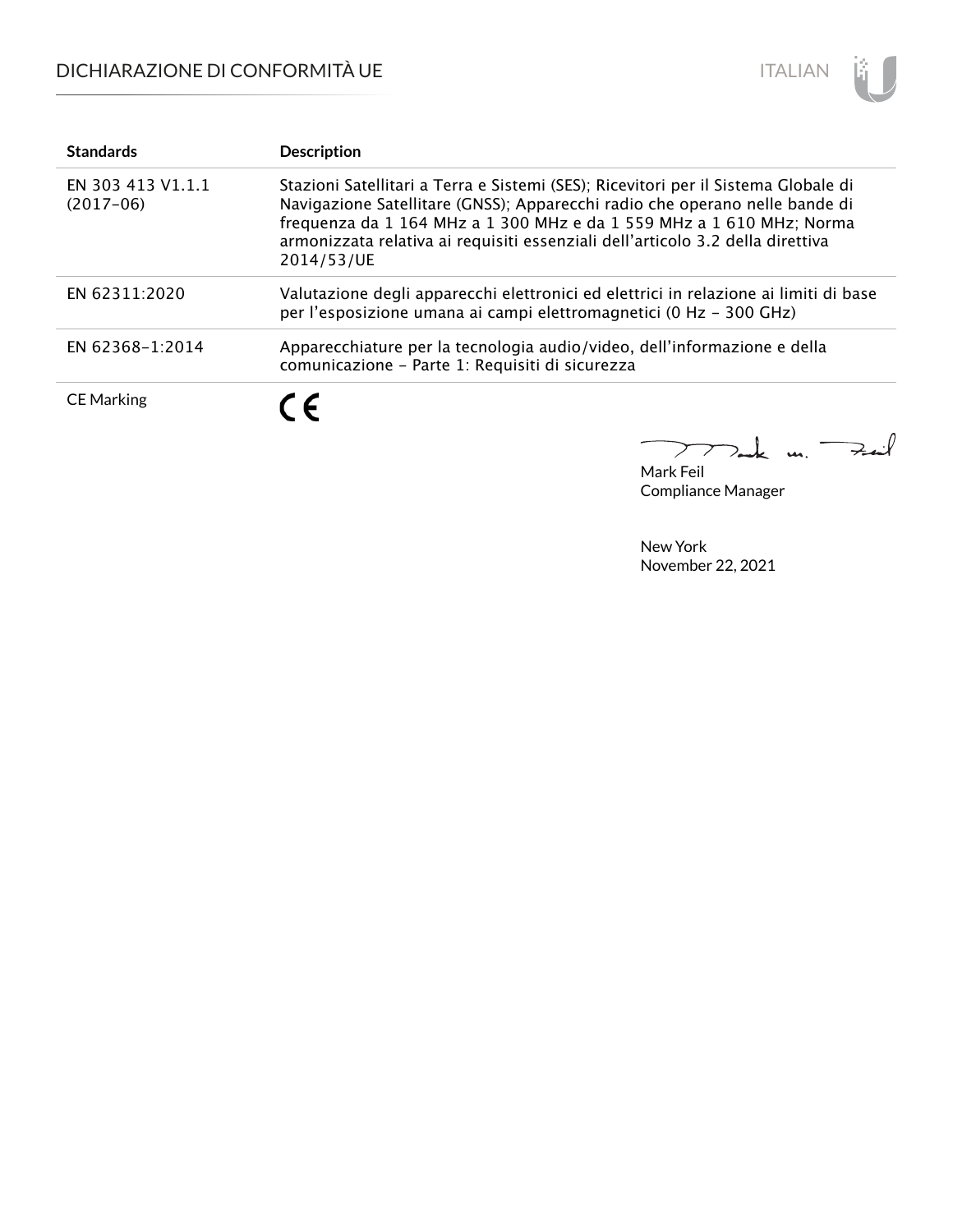Déclare par la présente, sous notre seule responsabilité, que l'**Wave AP**, modèle **Wave-AP**, auquel se rapporte cette déclaration, est conforme aux dispositions des Directives

- Radio 2014/53/EU Directive sur les Équipements Radio (RED)
- EMC -2014/30/EU Directive sur la Compatibilité Electromagnétique (EMCD)
- Sécurité -2014/35/EU Directive sur la Basse Tension (LVD)
- Matières dangereuses -2011/65/UE Restriction de l'utilisation de Certaines Substances Dangereuses dans les Equipements Electriques et Electroniques (RoHS) avec amendement (EU) 2015/863 ; 1907/2006 Enregistrement, Evaluation, Autorisation et Restriction des Produits Chimiques (REACH)

Pour plus de détails sur le règlement REACH, veuillez consulter le site **ui.com/compliance**

Organisme notifié (le cas échéant) : organisme notifié TIMCO Engineering Inc. avec numéro d'organisme notifié, 1177 de type UE certificat d'examen : E1177-210829

Normes de produits auxquelles la conformité aux directives du Conseil est déclarée :

| <b>Standards</b>                    | <b>Description</b>                                                                                                                                                                                                                                                                                                                                                                                                                                                                                                                                                                           |
|-------------------------------------|----------------------------------------------------------------------------------------------------------------------------------------------------------------------------------------------------------------------------------------------------------------------------------------------------------------------------------------------------------------------------------------------------------------------------------------------------------------------------------------------------------------------------------------------------------------------------------------------|
| EN 55032:2015                       | Compatibilité électromagnétique des équipements multimédia — Exigences<br>d'émission                                                                                                                                                                                                                                                                                                                                                                                                                                                                                                         |
| EN 55035:2017                       | Electromagnetic compatibility of multimedia equipment $-$ Immunity<br>requirements                                                                                                                                                                                                                                                                                                                                                                                                                                                                                                           |
| EN 301 489-1 V2.2.1<br>$(2019-03)$  | Compatibilité électromagnétique et spectre radioélectrique (ERM) ; Norme de<br>compatibilité électromagnétique (CEM) pour les équipements de communication<br>radio et services ; Partie 1 : Exigences techniques communes                                                                                                                                                                                                                                                                                                                                                                   |
| EN 301 489-17 V3.2.2<br>$(2019-12)$ | Norme de compatibilité électromagnétique (CEM) concernant les équipements<br>de communication radio et services ; partie 17 : Exigences particulières<br>applicables aux systèmes de transmission de données à large bande ; norme<br>harmonisée couvrant les exigences essentielles de l'article 3.1(b) de la directive<br>2014/53/UE                                                                                                                                                                                                                                                       |
| EN 301 489-19 V2.1.1<br>$(2019-04)$ | Norme de compatibilité électromagnétique (CEM) concernant les équipements<br>hertziens et les services ; partie 19 : exigences particulières pour les stations<br>terriennes mobiles fonctionnant seulement en réception (ROMES) dans la bande<br>de fréquences de 1,5 GHz et fournissant des communications de données et<br>les récepteurs GNSS fonctionnant dans la bande RNSS (ROGNSS) et fournissant<br>des données de positionnement, de navigation et de synchronisation ; norme<br>harmonisée couvrant les exigences essentielles de l'article 3.1(b) de la directive<br>2014/53/UE. |
| EN 300 328 V2.2.2<br>$(2019-07)$    | Systèmes de transmission de données à large bande ; Matériel de transmission<br>de données fonctionnant dans la bande ISM à 2, 4 GHz et utilisant des<br>techniques de modulation à étalement du spectre ; Norme harmonisée couvrant<br>les exigences essentielles de l'article 3.2 de la directive 2014/53/UE.                                                                                                                                                                                                                                                                              |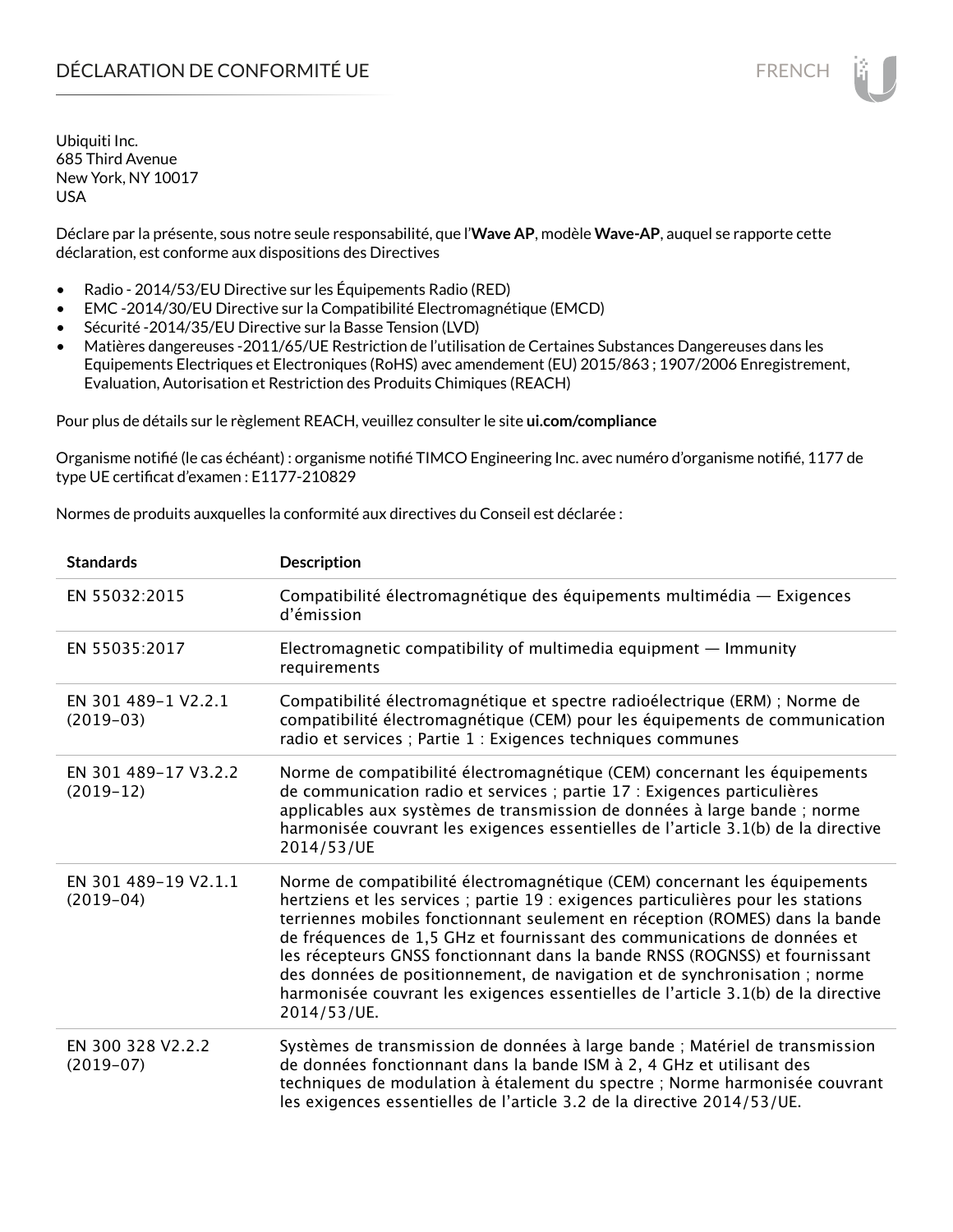# DÉCLARATION DE CONFORMITÉ UE



| <b>Standards</b>                 | <b>Description</b>                                                                                                                                                                                                                                                                                                                              |
|----------------------------------|-------------------------------------------------------------------------------------------------------------------------------------------------------------------------------------------------------------------------------------------------------------------------------------------------------------------------------------------------|
| EN 302 567 V2.1.1<br>$(2017-07)$ | Équipements radio à plusieurs gigabits/s fonctionnant dans la bande de 60<br>GHz ; Norme harmonisée couvrant les exigences essentielles de l'article 3.2 de<br>la directive 2014/53/UE.                                                                                                                                                         |
| EN 303 413 V1.1.1<br>$(2017-06)$ | Stations terriennes et systèmes à satellites (SES) ; récepteurs du système de<br>navigation globale par satellite (GNSS) ; équipements radio fonctionnant dans<br>les bandes de fréquences 1 164 MHz à 1 300 MHz et 1 559 MHz à 1 610 MHz ;<br>norme harmonisée couvrant l'exigence essentielle de l'article 3.2 de la directive<br>2014/53/UE. |
| EN 62311:2020                    | Évaluation des équipements électroniques et électriques en relation avec les<br>restrictions d'exposition humaine pour les champs électromagnétiques (0 Hz -<br>300 GHz)                                                                                                                                                                        |
| EN 62368-1:2014                  | Equipements des technologies de l'audio/vidéo, de l'information et de la<br>communication - Partie 1 : exigences de sécurité                                                                                                                                                                                                                    |
| <b>CE Marking</b>                | 7 -                                                                                                                                                                                                                                                                                                                                             |

Tak m. Fail  $\sum$ 

Mark Feil Compliance Manager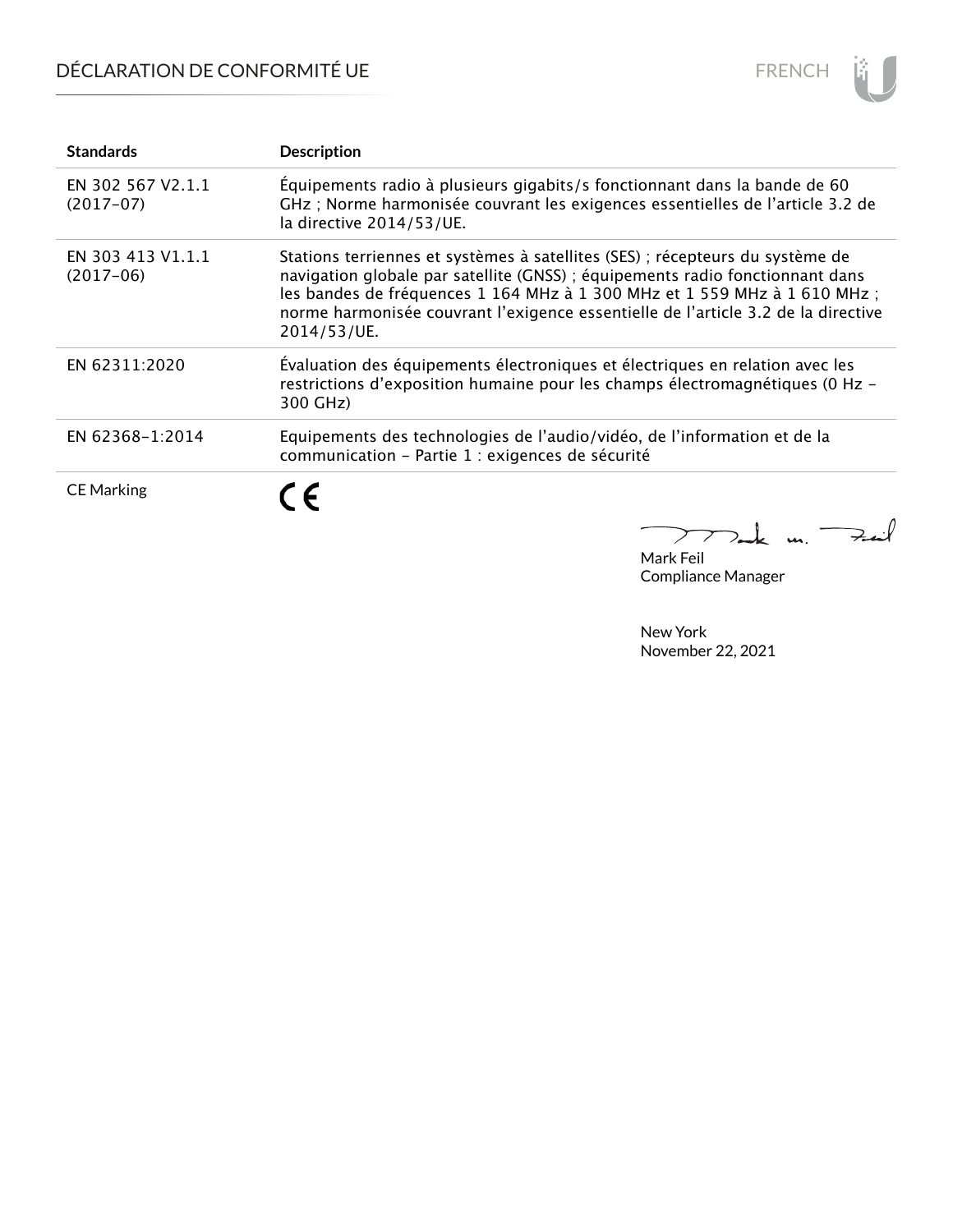Por la presente declaramos bajo nuestra exclusiva responsabilidad que el **Wave AP**, modelo **Wave-AP**, al que se refiere esta declaración, es conforme con las disposiciones de las Directivas

- Radio 2014/53/EU Directiva de Equipos de Radio (RED)
- EMC -2014/30/Directiva de Compatibilidad Electromagnética de la UE (EMCD)
- Seguridad -2014/35/Directiva de Baja Tensión de la UE (LVD)
- Materiales Peligrosos -2011/65/UE Restricción de la Utilización de Determinadas Sustancias Peligrosas en Aparatos Eléctricos y Electrónicos (RoHS) con la enmienda (UE) 2015/863; 1907/2006 Registro, Evaluación, Autorización y Restricción de Sustancias Químicas (REACH)

Para más detalles sobre el REACH, consulte **ui.com/compliance**

Organismo notificado (cuando corresponda): Organismo notificado TIMCO Engineering Inc. con número de organismo notificado, 1177 tipo UE certificado de examen: E1177-210829

Normas de productos para las que se declara la conformidad con las directivas del Consejo:

| <b>Standards</b>                    | <b>Description</b>                                                                                                                                                                                                                                                                                                                                                                                                                                                                                         |
|-------------------------------------|------------------------------------------------------------------------------------------------------------------------------------------------------------------------------------------------------------------------------------------------------------------------------------------------------------------------------------------------------------------------------------------------------------------------------------------------------------------------------------------------------------|
| EN 55032:2015                       | Compatibilidad electromagnética de equipos multimedia. Requisitos de emisión                                                                                                                                                                                                                                                                                                                                                                                                                               |
| EN 55035:2017                       | Electromagnetic compatibility of multimedia equipment - Immunity<br>requirements                                                                                                                                                                                                                                                                                                                                                                                                                           |
| EN 301 489-1 V2.2.1<br>$(2019-03)$  | Cuestiones de Compatibilidad Electromagnética y Espectro de Radiofrecuencia<br>(ERM). Compatibilidad electromagnética (CEM): norma para equipos de radio y<br>servicios. Parte 1: Requisitos técnicos comunes                                                                                                                                                                                                                                                                                              |
| EN 301 489-17 V3.2.2<br>$(2019-12)$ | Norma de Compatibilidad Electromagnética (CEM) para equipos y servicios<br>radioeléctricos; Parte 17: Condiciones específicas para sistemas de transmisión<br>de datos de banda ancha; Norma armonizada que cubre los requisitos<br>esenciales del artículo 3.1.b) de la Directiva 2014/53/UE                                                                                                                                                                                                              |
| EN 301 489-19 V2.1.1<br>$(2019-04)$ | Norma de Compatibilidad Electromagnética (CEM) para equipos y servicios<br>radioeléctricos; Parte 19: Condiciones específicas para estaciones terrenas<br>móviles de solo recepción (ROMES) en la banda de frequencia de 1,5 GHz,<br>que proporcionan transmisión de datos y receptores GNSS en la banda<br>RNSS (ROGNSS) que proporcionan datos de posicionamiento, navegación y<br>temporización; Norma armonizada que cubre los requisitos esenciales del<br>artículo 3.1.b) de la Directiva 2014/53/UE |
| EN 300 328 V2.2.2<br>$(2019-07)$    | Sistemas de transmisión de datos de banda ancha; Equipos de transmisión<br>de datos, que funcionan en la banda ISM de 2,4 GHz y utilizan técnicas de<br>modulación de espectro ensanchado; Norma armonizada que cubre los<br>requisitos esenciales según el artículo 3.2 de la Directiva 2014/53/UE                                                                                                                                                                                                        |
| EN 302 567 V2.1.1<br>$(2017-07)$    | Equipo de radio Múltiple-Gigabit/s que funciona en la banda de 60 GHz; norma<br>armonizada que cubre los requisitos esenciales del artículo 3.2 de la Directiva<br>2014/53/UE                                                                                                                                                                                                                                                                                                                              |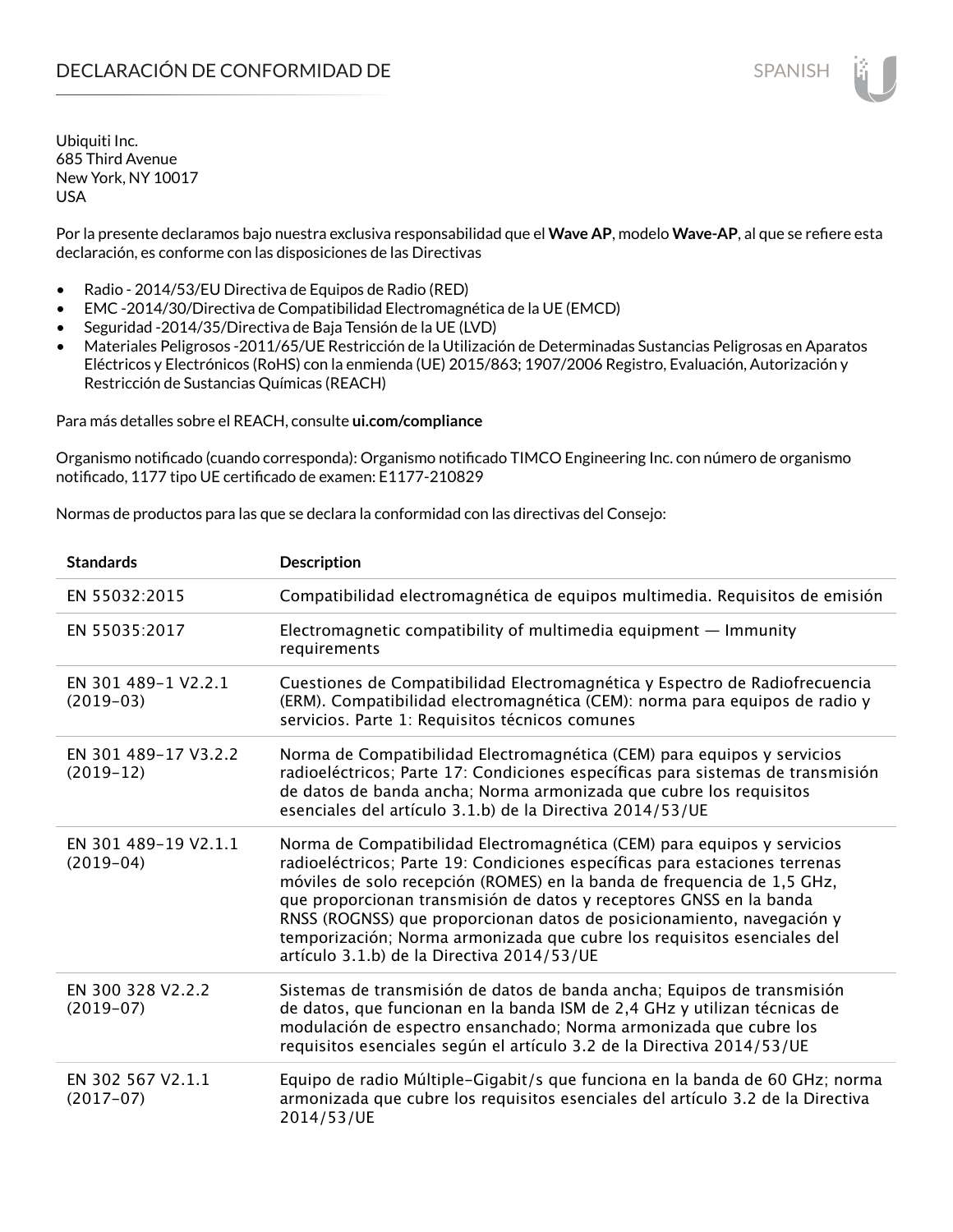# DECLARACIÓN DE CONFORMIDAD DE



| <b>Standards</b>                 | <b>Description</b>                                                                                                                                                                                                                                                                                                                                |
|----------------------------------|---------------------------------------------------------------------------------------------------------------------------------------------------------------------------------------------------------------------------------------------------------------------------------------------------------------------------------------------------|
| EN 303 413 V1.1.1<br>$(2017-06)$ | Estaciones y Sistemas Terrestres de Satélite (SES); Receptores del Sistema<br>Global de Navegación por Satélite (GNSS); Equipos de radio que funcionan en<br>las bandas de frecuencia de 1 164 MHz a 1 300 MHz y de 1 559 MHz a 1 610<br>MHz; Norma armonizada que cubre los requisitos esenciales del artículo 3.2 de<br>la Directiva 2014/53/UE |
| EN 62311:2020                    | Evaluación de los equipos electrónicos y eléctricos en relación con las<br>restricciones relativas a la exposición de las personas a los campos<br>electromagnéticos (0 Hz - 300 GHz)                                                                                                                                                             |
| EN 62368-1:2014                  | Equipos de audio y vídeo, de tecnología de la información y de la comunicación<br>- Parte 1: Requisitos de seguridad                                                                                                                                                                                                                              |
| <b>CE Marking</b>                | $\epsilon$                                                                                                                                                                                                                                                                                                                                        |

كمنعة  $\mu$ .  $\geq$ 

Mark Feil Compliance Manager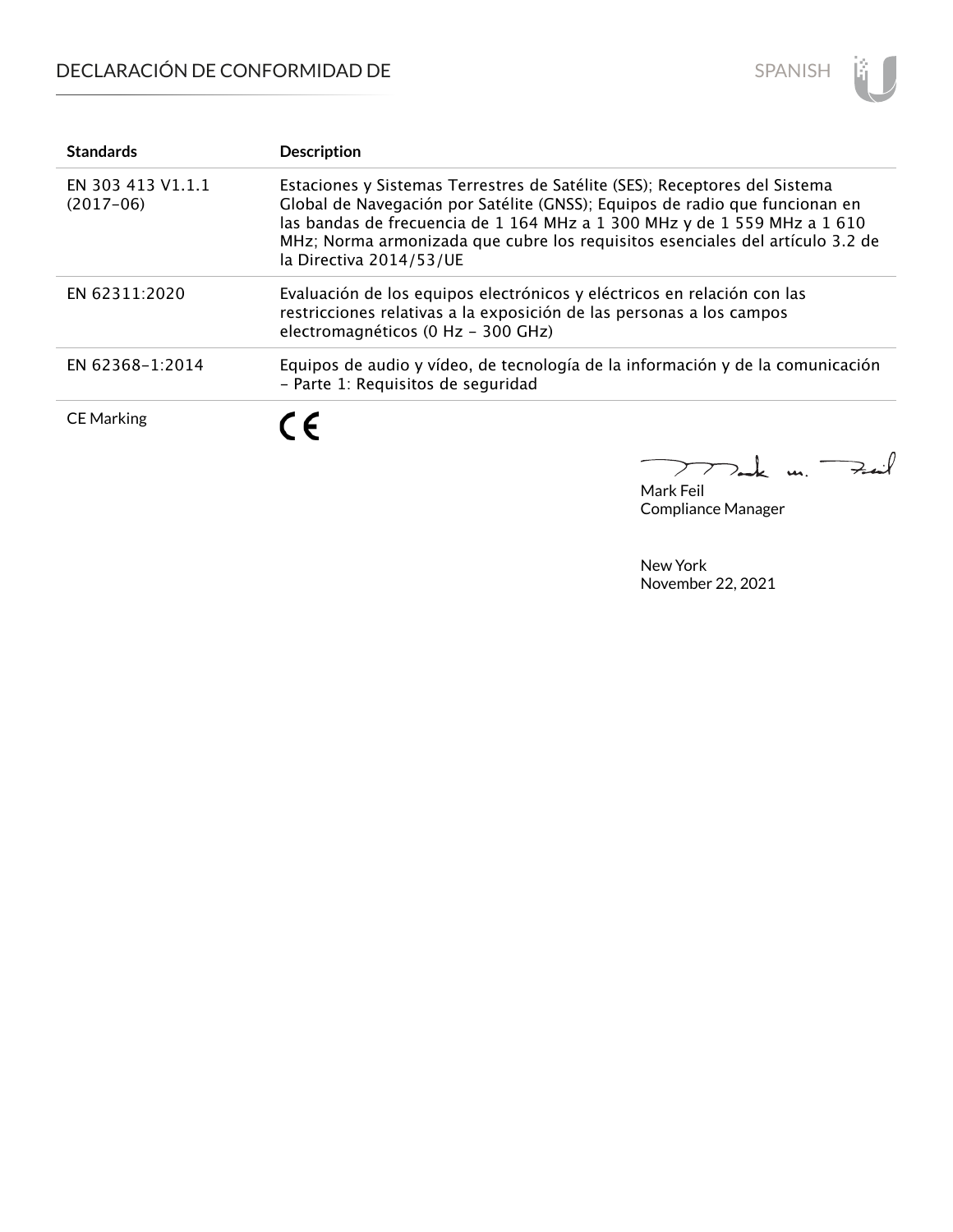## DECLARAȚIA DE CONFORMITATE UE EXECUTE DE ROMANIAN

Ubiquiti Inc. 685 Third Avenue New York, NY 10017 USA

Prin prezenta declarăm sub răspunderea noastră exclusivă că "Wave AP", modelul Wave-AP, la care se referă această declarație, este în conformitate cu prevederile directivelor următoare:

- Radio 2014/53/EU Radio Equipment Directive (RED) (Directiva UE privind echipamentele radio)
- EMC -2014/30/EU Electromagnetic Compatibility Directive (EMCD) (Directiva UE privind compatibilitatea electromagnetică)
- Siguranță -2014/35/EU Low Voltage Directive (LVD) (Directiva UE privind joasa tensiune)
- Materiale periculoase -2011/65/EU Restriction of the Use of Certain Hazardous Substances in Electrical and Electronic Equipment (RoHS) with amendment (EU) 2015/863 (Directiva UE privind restricția utilizării anumitor substanțe periculoase în echipamentele electrice și electronice (RoHS) cu amendamentele ulterioare); 1907/2006 Registration, Evaluation, Authorization and Restriction of Chemicals (REACH) (Regulamentul Uniunii Europene privind înregistrarea, evaluarea si autorizarea produselor chimice)

Pentru detalii suplimentare referitoare la regulamentul REACH, vă rugăm să consultați site-ul **ui.com/compliance**

Organism notificat (unde este cazul): organism notificat TIMCO Engineering Inc. cu numărul organismului notificat, 1177 tip UE certificat de examinare: E1177-210829

Standarde de produs la care este declarată conformitatea directivelor Consiliului:

| <b>Standards</b>                    | <b>Description</b>                                                                                                                                                                                                                                                                                                                                                                                                                                                                               |
|-------------------------------------|--------------------------------------------------------------------------------------------------------------------------------------------------------------------------------------------------------------------------------------------------------------------------------------------------------------------------------------------------------------------------------------------------------------------------------------------------------------------------------------------------|
| EN 55032:2015                       | Compatibilitatea electromagnetică a echipamentelor multimedia - Cerințe<br>privind emisiile                                                                                                                                                                                                                                                                                                                                                                                                      |
| EN 55035:2017                       | Electromagnetic compatibility of multimedia equipment $-$ Immunity<br>requirements                                                                                                                                                                                                                                                                                                                                                                                                               |
| EN 301 489-1 V2.2.1<br>$(2019-03)$  | Compatibilitatea electromagnetică și chestiuni legate de spectrul de frecvențe<br>radio (ERM); Standard de compatibilitate electromagnetică (EMC) pentru<br>echipamente și servicii radio; Partea 1: Cerințe tehnice comune                                                                                                                                                                                                                                                                      |
| EN 301 489-17 V3.2.2<br>$(2019-12)$ | Standard de compatibilitate electromagnetică (EMC) pentru echipamente și<br>servicii radio; Partea 17: Condiții specifice pentru sistemele de transmisie<br>a datelor în bandă largă; Standard armonizat privind cerințele esențiale ale<br>articolului 3.1 litera (b) din Directiva 2014/53 / UE                                                                                                                                                                                                |
| EN 301 489-19 V2.1.1<br>$(2019-04)$ | Standard de compatibilitate electromagnetică (EMC) pentru echipamente și<br>servicii radio; Partea 19: Condiții specifice pentru recepția numai a stațiilor<br>terestre mobile (ROMES) care funcționează în banda de 1,5 GHz furnizând<br>comunicații de date și receptoare GNSS care operează în banda RNSS (ROGNSS)<br>furnizând date de poziționare, navigare și sincronizare; Standard armonizat<br>privind cerințele esențiale ale articolului 3.1 litera (b) din Directiva 2014/53 /<br>UE |
| EN 300 328 V2.2.2<br>$(2019-07)$    | Sisteme de transmisie pe bandă largă; Echipamente de transmisie de date care<br>funcționează în banda ISM de 2,4 GHz și utilizează tehnici de modulare a benzii<br>largi; Standard armonizat privind cerințele esențiale ale articolului 3.2 din<br>Directiva 2014/53 / UE                                                                                                                                                                                                                       |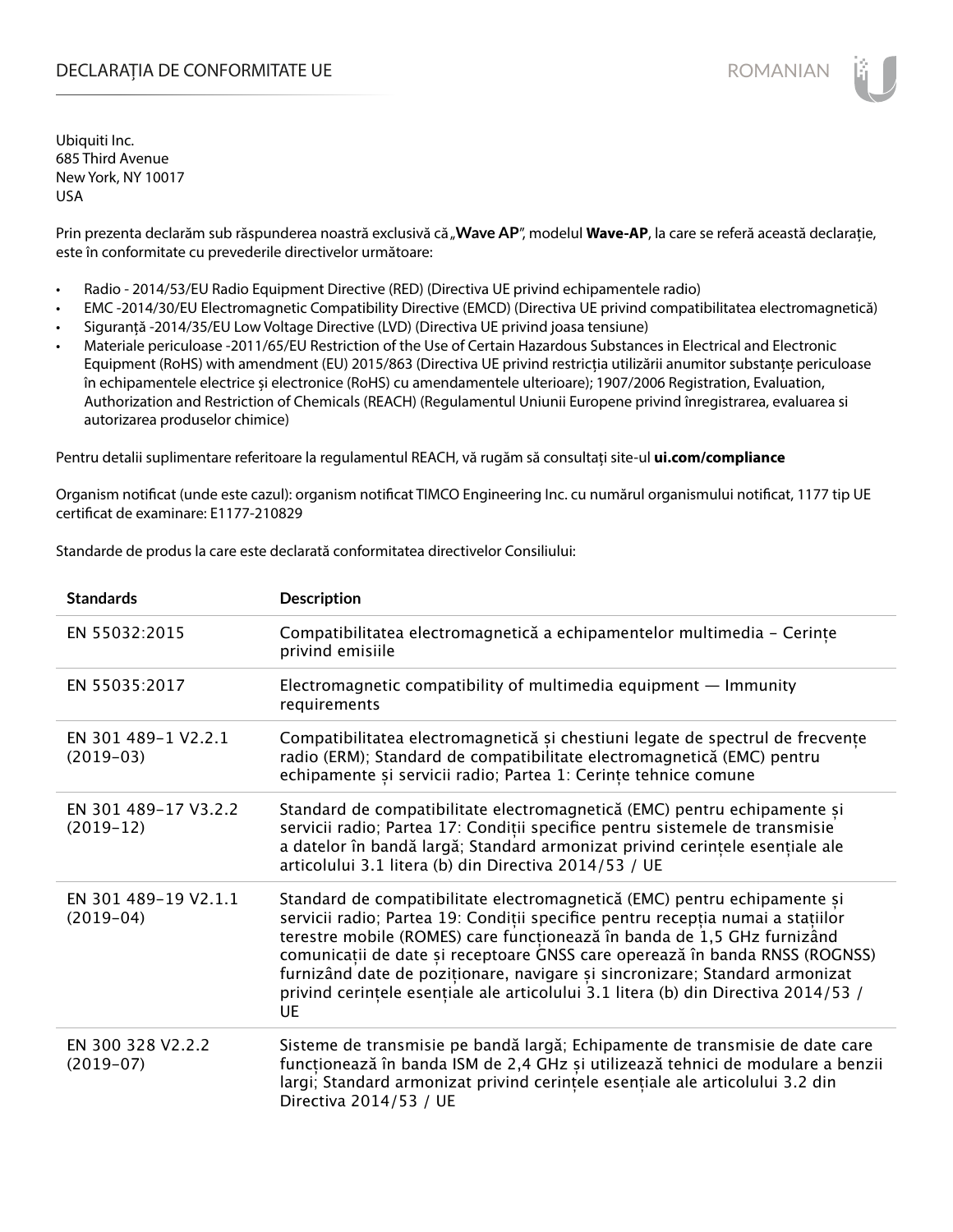# DECLARAȚIA DE CONFORMITATE UE



| <b>Standards</b>                 | <b>Description</b>                                                                                                                                                                                                                                                                                                                             |
|----------------------------------|------------------------------------------------------------------------------------------------------------------------------------------------------------------------------------------------------------------------------------------------------------------------------------------------------------------------------------------------|
| EN 302 567 V2.1.1<br>$(2017-07)$ | Echipament radio multi-Gigabit / s care funcționează în banda de 60 GHz;<br>Standard armonizat privind cerintele esențiale ale articolului 3.2 din Directiva<br>2014/53 / UE                                                                                                                                                                   |
| EN 303 413 V1.1.1<br>$(2017-06)$ | Stații și sisteme terestre prin satelit (SES); Receptoare de sistem global de<br>navigație prin satelit (GNSS); Echipamente radio care funcționează în benzile<br>de frecventă 1 164 MHz până la 1 300 MHz si 1 559 MHz până la 1 610 MHz;<br>Standard armonizat privind cerintele esențiale ale articolului 3.2 din Directiva<br>2014/53 / UE |
| EN 62311:2020                    | Evaluarea echipamentelor electronice și electrice legate de restricțiile expunerii<br>umane la câmpurile electromagnetice (0 Hz - 300 GHz)                                                                                                                                                                                                     |
| EN 62368-1:2014                  | Echipamente tehnologice audio / video, informaționale și de comunicații. Partea<br>1: Cerințe de siguranță                                                                                                                                                                                                                                     |
| <b>CE Marking</b>                | $\epsilon$                                                                                                                                                                                                                                                                                                                                     |

mak m. Feat

Mark Feil Compliance Manager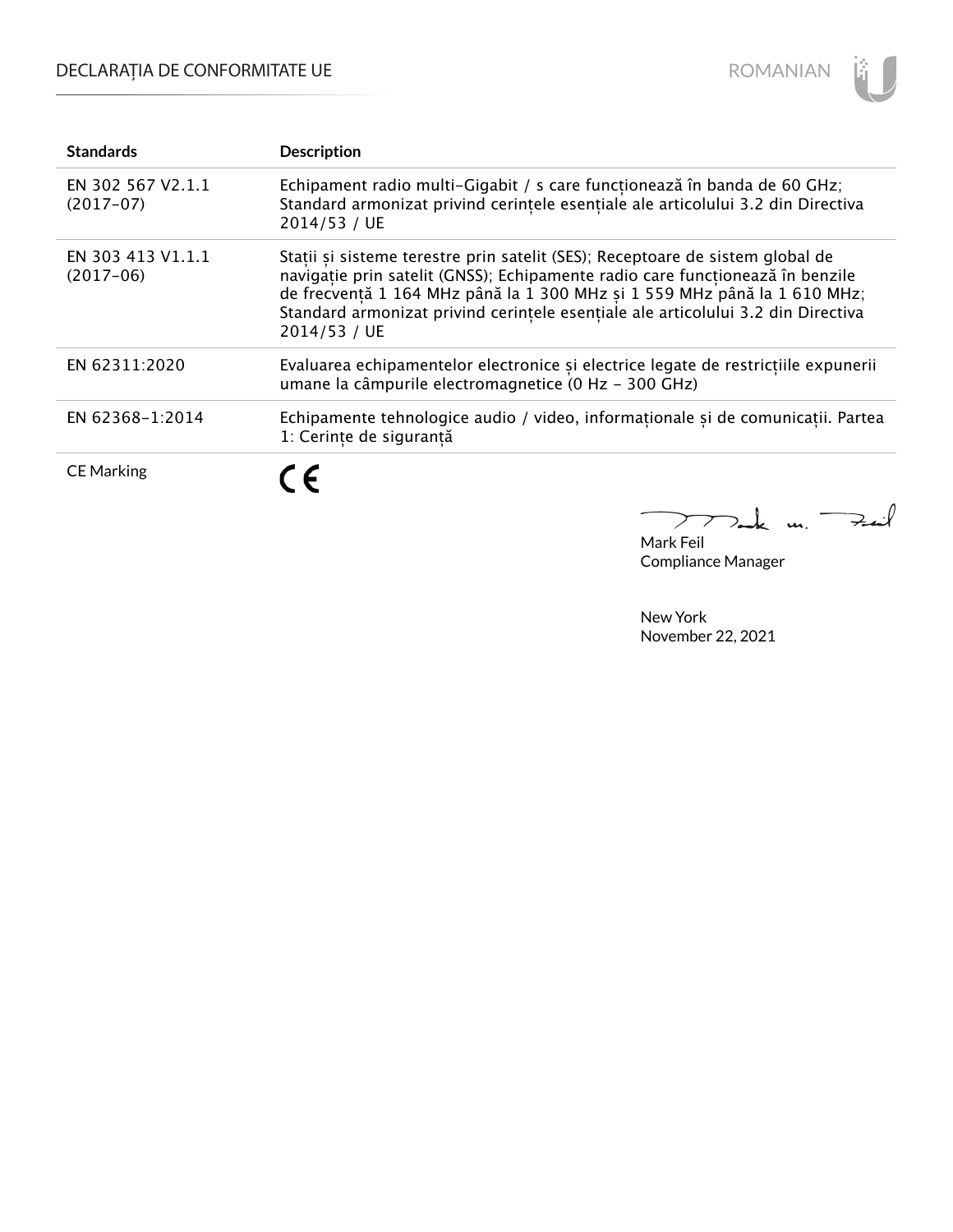## DEKLARACJA ZGODNOŚCI UE POLISH POLISH

Ubiquiti Inc. 685 Third Avenue New York, NY 10017 USA

Niniejszym oświadczam z naszą wyłączną odpowiedzialnością, że **Wave AP**, model **Wave-AP**, do którego odnosi się niniejsza deklaracja, jest zgodny z przepisami Dyrektyw

- Radio 2014/53/Dyrektywa Sprzętu Radiowego UE (RED)
- EMC -2014/30/Dyrektywa Zgodności Elektromagnetycznej UE (EMCD)
- Bezpieczeństwo -2014/35/Dyrektywa Niskiego Napięcia UE (LVD)
- Materiały Niebezpieczne -2011/65/Restrykcje Dotyczące Użycia NIektórych Niebezpiecznych Substancji w Sprzęcie Elektrycznym i Elektronicznym UE (RoHS) ze zmianą (UE) 2015/863; 1907/2006 Rejestracja, Ocena, Zezwolenie i Restrykcje Dotyczące Chemikaliów (REACH)

Aby uzyskać dodatkowe informacje REACH, należy przejść do **ui.com/compliance**

Jednostka notyfikowana (jeśli dotyczy): Jednostka notyfikowana TIMCO Engineering Inc. z numerem jednostki notyfikowanej, 1177 typ UE certyfikat egzaminacyjny: E1177-210829

Normy wyrobu, z którymi deklarowana jest zgodność z dyrektywami Rady:

| <b>Standards</b>                    | <b>Description</b>                                                                                                                                                                                                                                                                                                                                                                                                                                                                                         |
|-------------------------------------|------------------------------------------------------------------------------------------------------------------------------------------------------------------------------------------------------------------------------------------------------------------------------------------------------------------------------------------------------------------------------------------------------------------------------------------------------------------------------------------------------------|
| EN 55032:2015                       | Kompatybilność elektromagnetyczna sprzętu multimedialnego – Wymagania<br>emisyjne                                                                                                                                                                                                                                                                                                                                                                                                                          |
| EN 55035:2017                       | Electromagnetic compatibility of multimedia equipment - Immunity<br>requirements                                                                                                                                                                                                                                                                                                                                                                                                                           |
| EN 301 489-1 V2.2.1<br>$(2019-03)$  | Kompatybilność elektromagnetyczna i Zagadnienia widma Radiowego (ERM);<br>Standard Kompatybilności ElektroMagnetycznej (EMC) dla sprzętu radiowego i<br>usług; Część 1: Typowe wymagania techniczne                                                                                                                                                                                                                                                                                                        |
| EN 301 489-17 V3.2.2<br>$(2019-12)$ | Standard Kompatybilności ElektroMagnetycznej (EMC) dla sprzętu radiowego<br>i usług; Część 17: Szczególne warunki dla Szerokopasmowych Systemów<br>Transmisji Danych; Norma zharmonizowana obejmująca zasadnicze wymagania<br>art. 3.1 lit. b) dyrektywy 2014/53/UE                                                                                                                                                                                                                                        |
| EN 301 489-19 V2.1.1<br>$(2019-04)$ | Standard Kompatybilności Elektromagnetycznej (EMC) dla sprzętu radiowego<br>i usług; Part 19: Szczególne warunki dla Odbiorczych ruchomych stacji<br>naziemnych (ROMES) pracujących w paśmie w paśmie 1,5 GHz zapewniających<br>transmisję danych oraz odbiorniki GNSS pracujące w paśmie RNSS (ROGNSS)<br>zapewniające dane dotyczące pozycjonowania, nawigacji i czasu; Norma<br>zharmonizowana zapewniająca spełnienie zasadniczych wymagań określonych<br>w art. 3 ust. 1 lit. b) dyrektywy 2014/53/UE |
| EN 300 328 V2.2.2<br>$(2019-07)$    | Szerokopasmowe systemy transmisji; Szprzęt transmisji danych działający w<br>paśmie 2,4 GHz ISM i używający szerokopasmowe techniki modulacyjne; Norma<br>zharmonizowana obejmująca zasadnicze wymagania artykułu 3.2 dyrektywy<br>2014/53/UE                                                                                                                                                                                                                                                              |
| EN 302 567 V2.1.1<br>$(2017-07)$    | Wielo-Gigabitowy sprzęt radiowy działający w paśmie 60 GHz; Norma<br>zharmonizowana obejmująca zasadnicze wymagania artykułu 3.2 dyrektywy<br>2014/53/UE                                                                                                                                                                                                                                                                                                                                                   |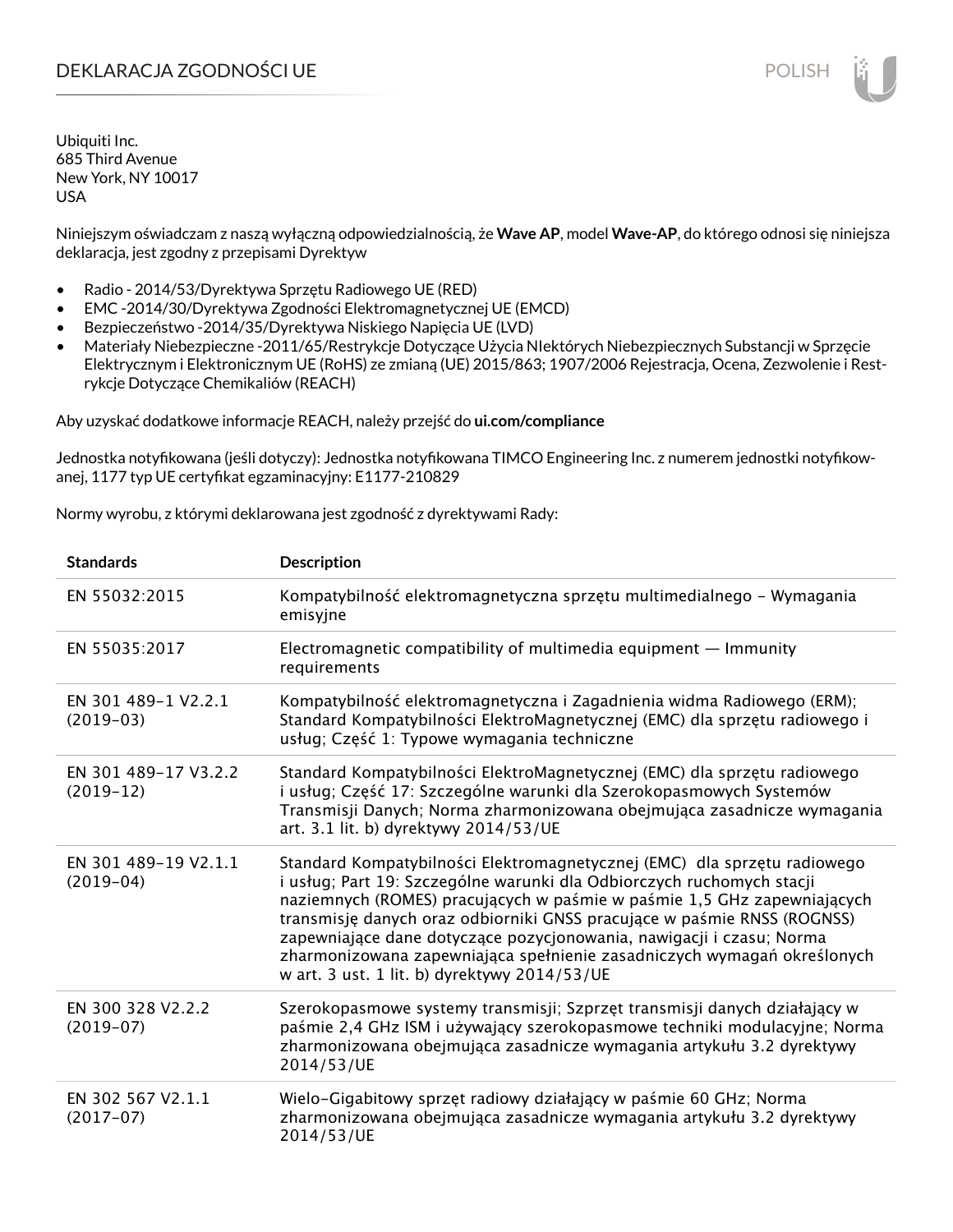

| <b>Standards</b>                 | <b>Description</b>                                                                                                                                                                                                                                                                                                    |
|----------------------------------|-----------------------------------------------------------------------------------------------------------------------------------------------------------------------------------------------------------------------------------------------------------------------------------------------------------------------|
| EN 303 413 V1.1.1<br>$(2017-06)$ | Satelitarne Stacje Naziemne i Systemy (SES); Odbiorniki Globalnego<br>Nawigacyjnego Systemu Satelitarnego (GNSS); Sprzęt radiowy działający w<br>pasmach częstotliwości 1 164 MHz do 1 300 MHz i 1 559 MHz do 1 610 MHz;<br>Norma zharmonizowana obejmująca zasadnicze wymagania artykułu 3.2<br>dyrektywy 2014/53/UE |
| EN 62311:2020                    | Oszacowanie elektronicznego i elektrycznego sprzętu związanego z<br>ograniczeniami narażenia ludzi na pola elektromagnetyczne (0 Hz - 300 GHz)                                                                                                                                                                        |
| EN 62368-1:2014                  | Audio/wideo, sprzęt technologii informatycznej i komunikacyjnej – Część 1:<br>Wymagania dotyczące bezpieczeństwa                                                                                                                                                                                                      |
| <b>CE Marking</b>                | (E                                                                                                                                                                                                                                                                                                                    |

k m. Fail  $\sum$  $\overline{\phantom{a}}$ 

Mark Feil Compliance Manager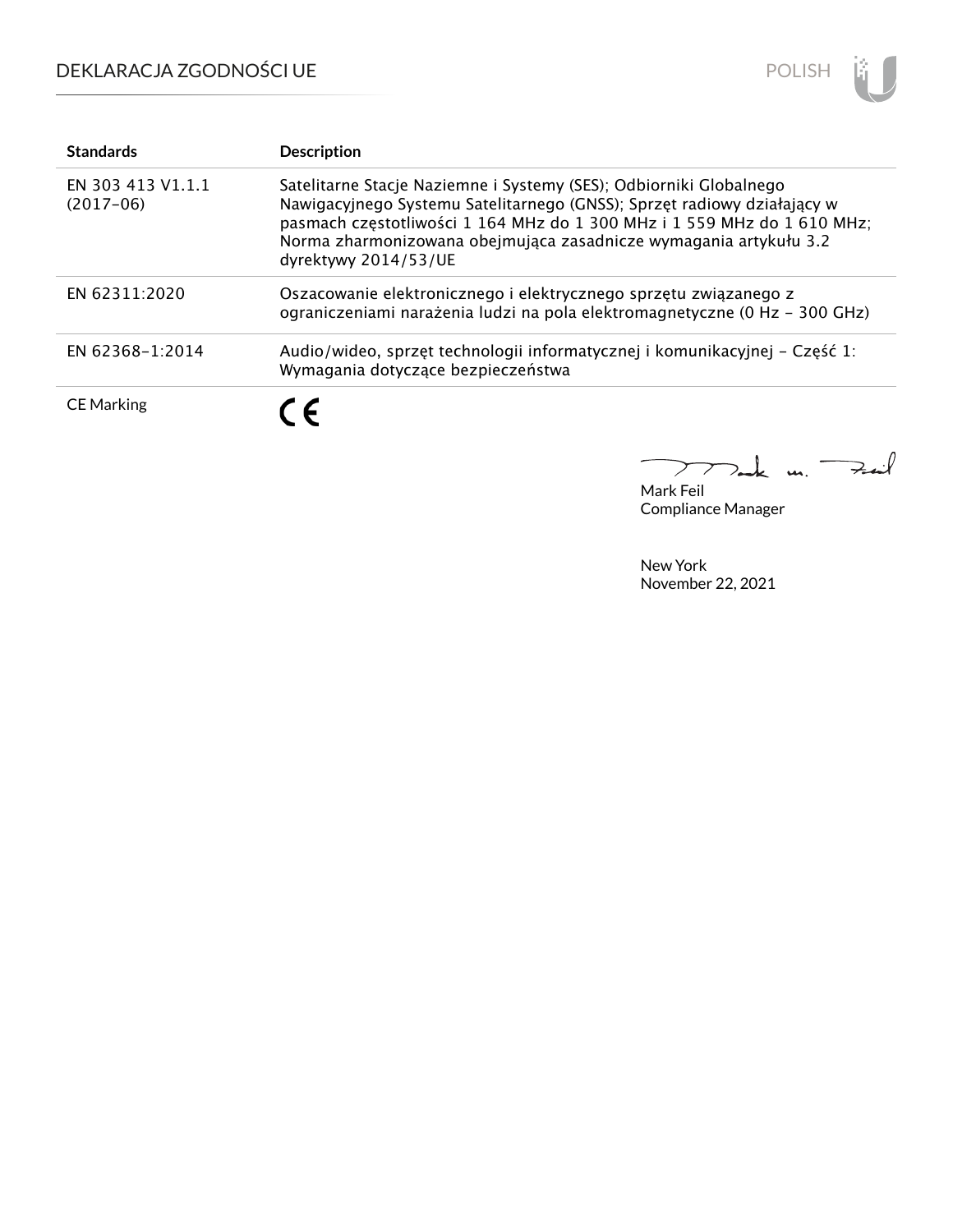## I**ZJAVA EU O SKLADNOSTI** SLOVENIAN

Ubiquiti Inc. 685 Third Avenue New York, NY 10017 USA

S tem dokumentom na lastno odgovornost izjavljamo, da je naprava **Wave AP**, model **Wave-AP**, na katerega se ta izjava nanaša, v skladu z določbami naslednjih direktiv:

- Radio 2014/53/EU Direktiva o radijski opremi (RED)
- EMC -2014/30/EU Direktiva o elektromagnetni združljivosti (EMCD)
- Varnost -2014/35/EU Direktiva o nizkonapetostni opremi (LVD)
- Nevarne snovi -2011/65/EU Direktiva o omejevanju uporabe nekaterih nevarnih snovi v električni in elektronski opremi (RoHS) s spremembo (EU) 2015/863; 1907/2006 Uredba o registraciji, evalvaciji, avtorizaciji in omejevanju kemikalij (REACH)

Več podrobnosti o REACH uredbi si poglejte na **ui.com/compliance**

Priglašeni organ (kjer je primerno): Priglašeni organ TIMCO Engineering Inc. s številko priglašenega organa, 1177 tip EU potrdilo o izpitu: E1177-210829

Standardi za izdelke, s katerimi je razglašena skladnost z direktivami Sveta:

| <b>Standards</b>                    | <b>Description</b>                                                                                                                                                                                                                                                                                                                                                                                                                                          |
|-------------------------------------|-------------------------------------------------------------------------------------------------------------------------------------------------------------------------------------------------------------------------------------------------------------------------------------------------------------------------------------------------------------------------------------------------------------------------------------------------------------|
| EN 55032:2015                       | Elektromagnetna združljivost večpredstavnostne opreme - Zahteve glede<br>elektromagnetnega sevanja                                                                                                                                                                                                                                                                                                                                                          |
| EN 55035:2017                       | Electromagnetic compatibility of multimedia equipment $-$ Immunity<br>requirements                                                                                                                                                                                                                                                                                                                                                                          |
| EN 301 489-1 V2.2.1<br>$(2019-03)$  | Elektromagnetna združljivost in zadeve v zvezi z radijskim spektrom (ERM) -<br>Standard elektromagnetne združljivosti (EMC) za radijsko opremo in storitve -<br>1. del: Splošne tehnične zahteve                                                                                                                                                                                                                                                            |
| EN 301 489-17 V3.2.2<br>$(2019-12)$ | Standard elektromagnetne združljivosti (EMC) za radijsko opremo in storitve<br>- 17. del: Posebni pogoji za širokopasovne sisteme za prenos podatkov -<br>Harmonizirani standard, ki zajema bistvene zahteve člena 3.1(b) direktive<br>2014/53/EU                                                                                                                                                                                                           |
| EN 301 489-19 V2.1.1<br>$(2019-04)$ | Standard elektromagnetne združljivosti (EMC) za radijsko opremo in storitve<br>- 19. del: Posebni pogoji za sprejemne mobilne zemeljske postaje (ROMES),<br>ki delujejo v pasu 1,5 GHz in zagotavljajo podatkovne komunikacije, ter za<br>sprejemnike GNSS, ki delujejo v pasu RNSS (ROGNSS) in zagotavljajo določanje<br>položaja, navigacijo in časovne podatke - Harmonizirani standard, ki zajema<br>bistvene zahteve člena 3.1(b) direktive 2014/53/EU |
| EN 300 328 V2.2.2<br>$(2019-07)$    | Širokopasovni prenosni sistemi - Oprema za prenos podatkov v frekvenčnem<br>pasu 2,4 GHz ISM, ki uporablja širokopasovne modulacijske tehnike -<br>Harmonizirani standard, ki zajema bistvene zahteve člena 3.2 direktive<br>2014/53/EU                                                                                                                                                                                                                     |
| EN 302 567 V2.1.1<br>$(2017-07)$    | Večgigabitna radijska oprema, ki deluje v pasu 60 GHz - Harmonizirani<br>standard, ki zajema bistvene zahteve člena 3.2 direktive 2014/53/EU                                                                                                                                                                                                                                                                                                                |
|                                     |                                                                                                                                                                                                                                                                                                                                                                                                                                                             |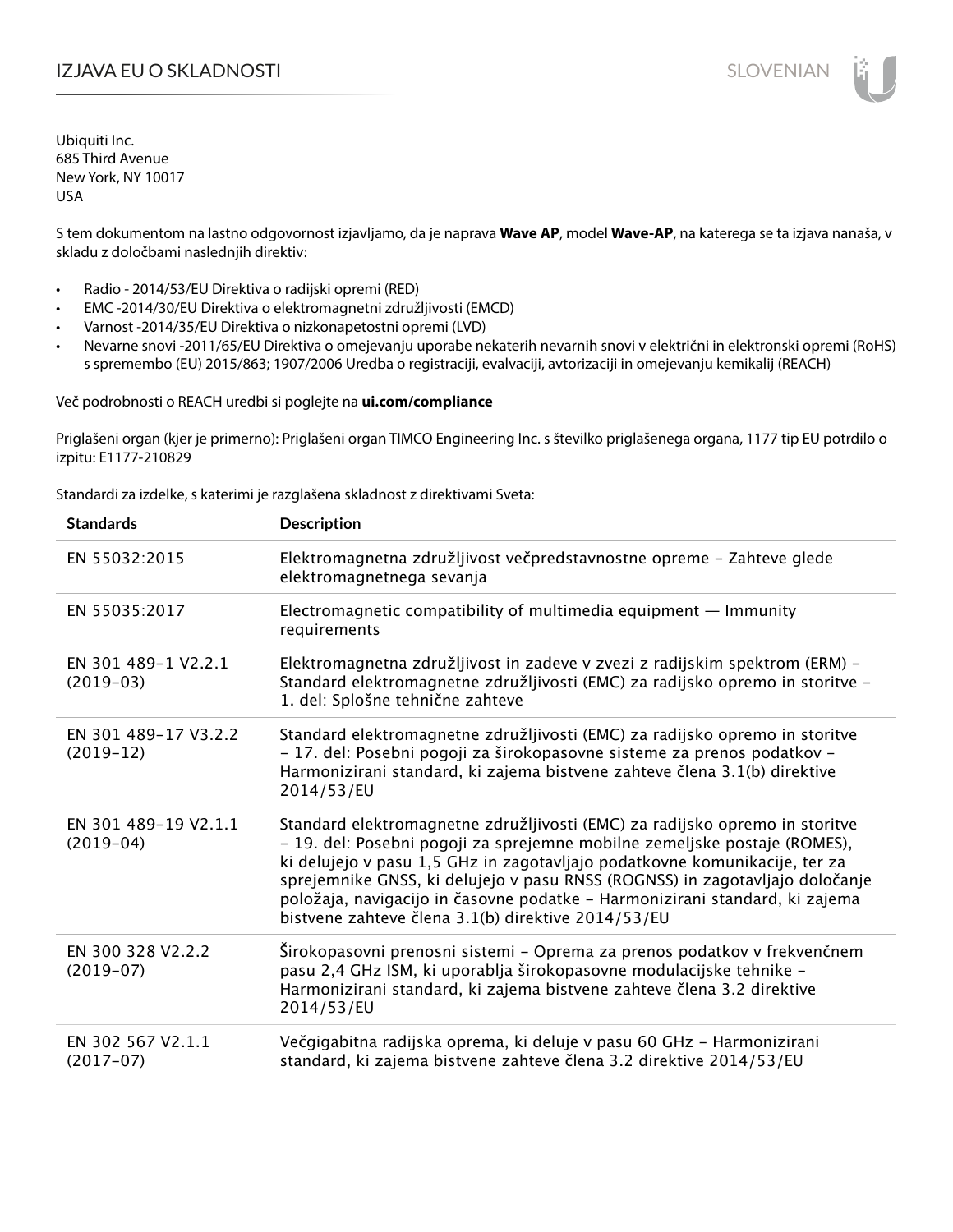

| <b>Standards</b>                 | <b>Description</b>                                                                                                                                                                                                                                                                                                        |
|----------------------------------|---------------------------------------------------------------------------------------------------------------------------------------------------------------------------------------------------------------------------------------------------------------------------------------------------------------------------|
| EN 303 413 V1.1.1<br>$(2017-06)$ | Satelitske zemeljske postaje in sistemi (SES) - Sprejemniki globalnih<br>navigacijskih satelitskih sistemov (GNSS) - Radijska oprema, ki deluje v<br>frekvenčnem območju od 1 164 MHz do 1 300 MHz in od 1 559 MHz do 1 610<br>MHz - Harmonizirani standard, ki zajema bistvene zahteve člena 3.2 direktive<br>2014/53/EU |
| EN 62311:2020                    | Ocena elektronske in električne opreme glede omejevanja izpostavljenosti ljudi<br>elektromagnetnim sevanjem (0 Hz - 300 GHz)                                                                                                                                                                                              |
| EN 62368-1:2014                  | Oprema za avdio/video, informacijsko in komunikacijsko tehnologijo – 1. del:<br>Varnostne zahteve                                                                                                                                                                                                                         |
| <b>CE Marking</b>                | C E                                                                                                                                                                                                                                                                                                                       |

Mark Feil Compliance Manager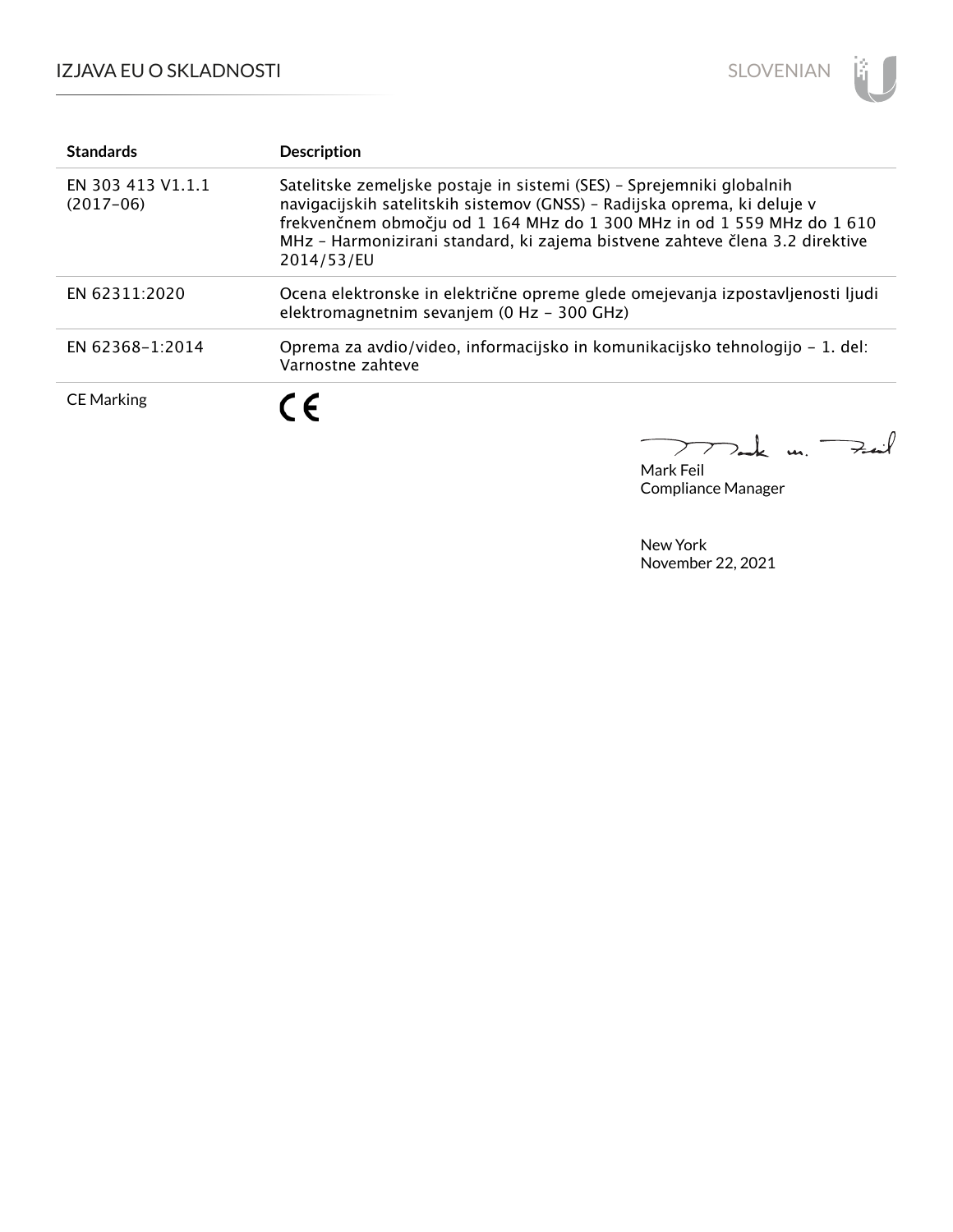Διά του παρόντος δηλώνουμε με αποκλειστική ευθύνη μας ότι το **Wave AP**, μοντέλο **Wave-AP**, στο οποίο αναφέρεται η παρούσα δήλωση, είναι σύμφωνο με τις διατάξεις των Οδηγιών

- Ραδιοεξοπλισμός Οδηγία Ραδιοεξοπλισμού (RED) 2014/53/ΕΕ
- EMC Οδηγία Ηλεκτρομαγνητικής Συμβατότητας (EMCD) 2014/30/ΕΕ
- Ασφάλεια Οδηγία Χαμηλής Τάσης (LVD) 2014/35/ΕΕ
- Επικίνδυνα Υλικά Περιορισμός της Χρήσης Ορισμένων Επικίνδυνων Ουσιών σε Ηλεκτρικό και Ηλεκτρονικό Εξοπλισμό (RoHS) 2011/65/ΕΕ με τροποποίηση (ΕΕ) 2015/863. Καταχώριση, Αξιολόγηση, Εξουσιοδότηση και Περιορισμός Χημικών Ουσιών (REACH) 1907/2006

Για περισσότερες λεπτομέρειες σχετικά με το REACH, παρακαλούμε ανατρέξτε στη διεύθυνση **ui.com/compliance**

Κοινοποιημένος οργανισμός (όπου ισχύει): Κοινοποιημένος οργανισμός TIMCO Engineering Inc. με αριθμό κοινοποιημένου οργανισμού, 1177 τύπου ΕΕ πιστοποιητικό εξέτασης: E1177-210829

Πρότυπα προϊόντων στα οποία δηλώνεται η συμμόρφωση των οδηγιών του Συμβουλίου:

| <b>Standards</b>                    | <b>Description</b>                                                                                                                                                                                                                                                                                                                                                                                                                                       |
|-------------------------------------|----------------------------------------------------------------------------------------------------------------------------------------------------------------------------------------------------------------------------------------------------------------------------------------------------------------------------------------------------------------------------------------------------------------------------------------------------------|
| EN 55032:2015                       | Ηλεκτρομαγνητική συμβατότητα εξοπλισμού πολυμέσων - Απαιτήσεις<br>εκπομπών                                                                                                                                                                                                                                                                                                                                                                               |
| EN 55035:2017                       | Electromagnetic compatibility of multimedia equipment – Immunity<br>requirements                                                                                                                                                                                                                                                                                                                                                                         |
| EN 301 489-1 V2.2.1<br>$(2019-03)$  | Ηλεκτρομαγνητική συμβατότητα και Θέματα Ραδιοφάσματος (ERM). Πρότυπο<br>ηλεκτρομαγνητικής συμβατότητας (ΕΜC) για ραδιοεξοπλισμό και υπηρεσίες.<br>Μέρος 1: Κοινές τεχνικές απαιτήσεις                                                                                                                                                                                                                                                                    |
| EN 301 489-17 V3.2.2<br>$(2019-12)$ | Πρότυπο ηλεκτρομαγνητικής συμβατότητας (ΕΜC) για ραδιοεξοπλισμό και<br>υπηρεσίες. Μέρος 17: Ειδικοί όροι για Συστήματα Μετάδοσης Δεδομένων<br>Ευρείας Ζώνης · Εναρμονισμένο Πρότυπο που καλύπτει τις βασικές<br>απαιτήσεις του άρθρου 3.1 (β) της Οδηγίας 2014/53 / ΕΕ                                                                                                                                                                                   |
| EN 301 489-19 V2.1.1<br>$(2019-04)$ | Πρότυπο Ηλεκτρομαγνητικής Συμβατότητας (ΕΜC) για ραδιοεξοπλισμό και<br>υπηρεσίες. Μέρος 19: Ειδικοί όροι για τη λήψη Μόνο Κινητών Σταθμών<br>Γης (ROMES) που λειτουργούν στη ζώνη 1,5 GHz παρέχοντας επικοινωνίες<br>δεδομένων και δέκτες GNSS που λειτουργούν στη ζώνη RNSS (ROGNSS)<br>παρέχοντας δεδομένα θέσης, πλοήγησης και χρονισμού. Εναρμονισμένο<br>Πρότυπο που καλύπτει τις βασικές απαιτήσεις του άρθρου 3.1 (β) της<br>Οδηγίας 2014/53 / ΕΕ |
| EN 300 328 V2.2.2<br>$(2019-07)$    | Ευρυζωνικά συστήματα μετάδοσης. Εξοπλισμός μετάδοσης δεδομένων<br>που λειτουργεί στη ζώνη ISM 2,4 GHz και χρησιμοποιεί ευρυζωνικές<br>τεχνικές διαμόρφωσης. Εναρμονισμένο πρότυπο που καλύπτει τις βασικές<br>απαιτήσεις του άρθρου 3.2 της Οδηγίας 2014/53 / ΕΕ                                                                                                                                                                                         |
| EN 302 567 V2.1.1<br>$(2017-07)$    | Ραδιοεξοπλισμός πολλαπλών Gigabit/s που λειτουργεί στη ζώνη 60 GHz.<br>Εναρμονισμένο Πρότυπο που καλύπτει τις βασικές απαιτήσεις του άρθρου<br>3.2 της Οδηγίας 2014/53/ΕΕ                                                                                                                                                                                                                                                                                |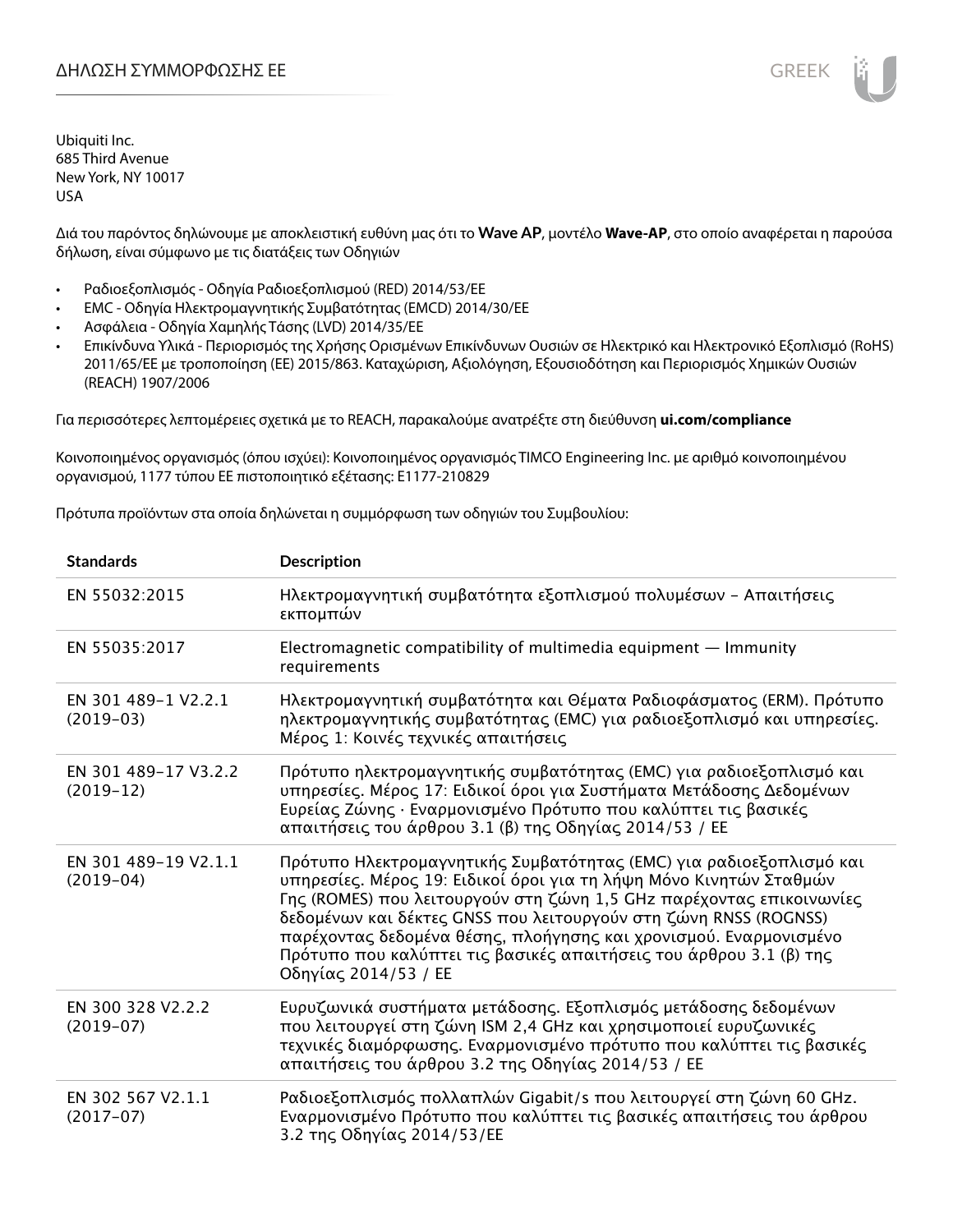

| <b>Standards</b>                 | <b>Description</b>                                                                                                                                                                                                                                                                                                           |
|----------------------------------|------------------------------------------------------------------------------------------------------------------------------------------------------------------------------------------------------------------------------------------------------------------------------------------------------------------------------|
| EN 303 413 V1.1.1<br>$(2017-06)$ | Δορυφορικοί Σταθμοί Γης και Συστήματα (SES). Δέκτες Παγκόσμιου<br>Δορυφορικού Συστήματος Πλοήγησης (GNSS). Ραδιοεξοπλισμός που<br>λειτουργεί από ζώνες συχνοτήτων 1 164 MHz έως 1 300 MHz και 1 559<br>MHz έως 1 610 MHz. Εναρμονισμένο Πρότυπο που καλύπτει τις βασικές<br>απαιτήσεις του άρθρου 3.2 της Οδηγίας 2014/53/ΕΕ |
| EN 62311:2020                    | Αξιολόγηση ηλεκτρονικού και ηλεκτρικού εξοπλισμού που σχετίζεται με<br>περιορισμούς έκθεσης στον άνθρωπο για ηλεκτρομαγνητικά πεδία (0 Hz -<br>300 GHz)                                                                                                                                                                      |
| EN 62368-1:2014                  | Εξοπλισμός τεχνολογίας ήχου/εικόνας, πληροφορικής και επικοινωνιών -<br>Μέρος 1: Απαιτήσεις ασφάλειας                                                                                                                                                                                                                        |
| <b>CE Marking</b>                | $\epsilon$                                                                                                                                                                                                                                                                                                                   |

Tak m. Fail  $\overline{\phantom{0}}$  $\sum$  $\overline{\phantom{a}}$ Mark Feil

Compliance Manager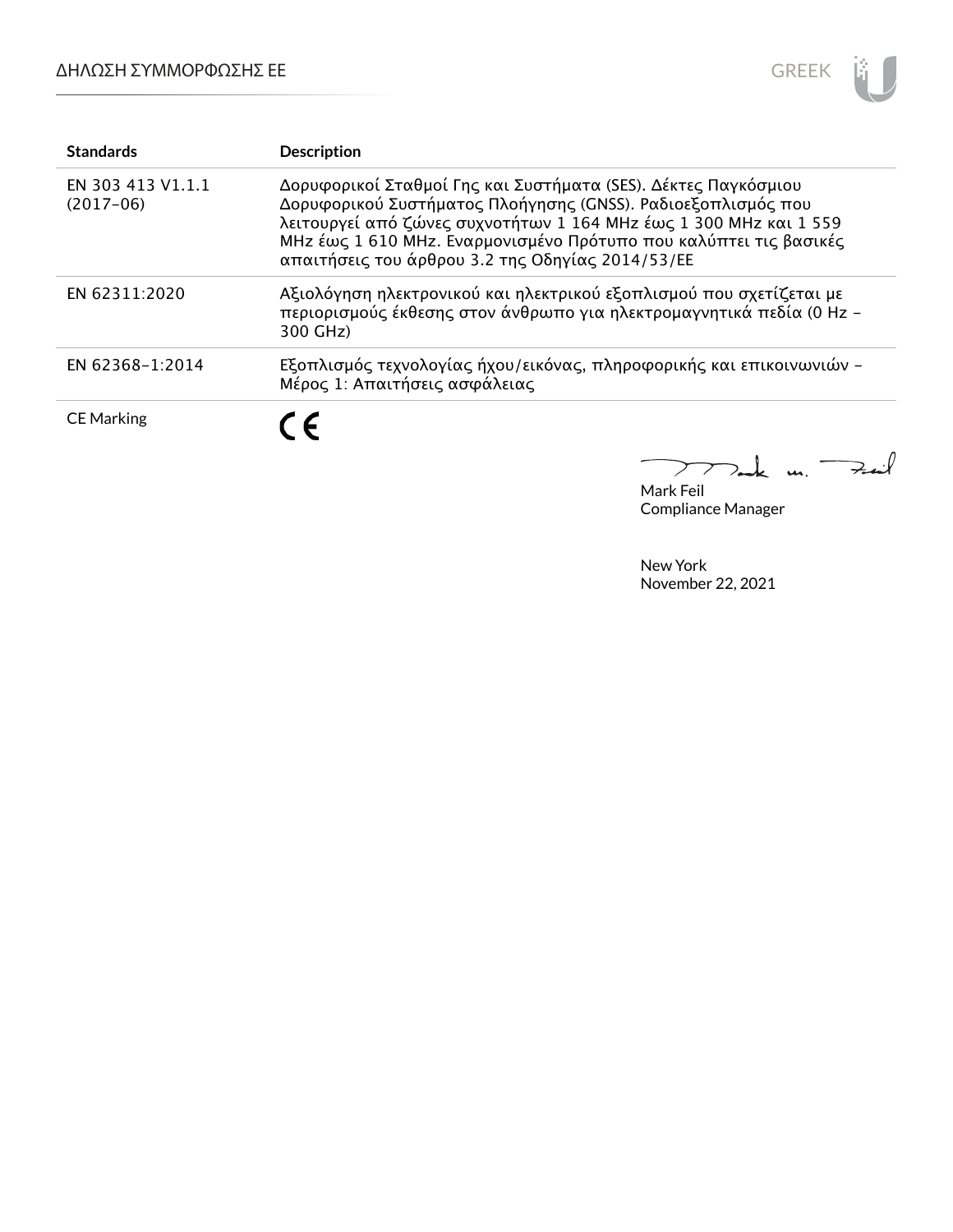# EÚ VYHLÁSENIE O SÚHLASE SLOVAK SLOVAK

Ubiquiti Inc. 685 Third Avenue New York, NY 10017 USA

Týmto prehlasuje, na našu výlučnú zodpovednosť, že **Wave AP**, model **Wave-AP**, ktorého sa toto vyhlásenie týka, je v súlade s ustanoveniami Smerníc

- Rádio 2014/53/EÚ Smernica o Rádiových Zariadeniach (RED)
- EMC -2014/30/EÚ Smernica o Elektromagnetickej Kompatibilite (EMCD)
- Bezpečnosť -2014/35/EÚ Smernica o Nízkom Napätí (LVD)
- Nebezpečné Materiály -2011/65/EÚ Obmedzenie Používania Určitých Nebezpečných Látok v Elektrických a Elektronických Zariadeniach (RoHS) s dodatkom (EÚ) 2015/863; 1907/2006 Registrácia, Hodnotenie, Autorizácia a Obmedzenie chemikálií (REACH)

Ďalšie informácie o REACH môžete nájsť na **ui.com/compliance**

Notifikovaný orgán (ak je to vhodné): Notifikovaný orgán TIMCO Engineering Inc. s číslom notifikovaného orgánu, 1177 typ EÚ osvedčenie o skúške: E1177-210829

Normy výrobkov, s ktorými sa deklaruje zhoda so smernicami Rady:

| <b>Standards</b>                    | <b>Description</b>                                                                                                                                                                                                                                                                                                                                                                                                                                  |
|-------------------------------------|-----------------------------------------------------------------------------------------------------------------------------------------------------------------------------------------------------------------------------------------------------------------------------------------------------------------------------------------------------------------------------------------------------------------------------------------------------|
| EN 55032:2015                       | Elektromagnetická kompatibilita multimediálnych zariadení - emisné<br>požiadavky                                                                                                                                                                                                                                                                                                                                                                    |
| EN 55035:2017                       | Electromagnetic compatibility of multimedia equipment $-$ Immunity<br>requirements                                                                                                                                                                                                                                                                                                                                                                  |
| EN 301 489-1 V2.2.1<br>$(2019-03)$  | Elektromagnetická kompatibilita a záležitosti rádiového spektra (ERM). Norma<br>elektromagnetickej kompatibility (EMC) pre rádiové zariadenia a služby:<br>Spoločné technické požiadavky                                                                                                                                                                                                                                                            |
| EN 301 489-17 V3.2.2<br>$(2019-12)$ | Norma elektromagnetickej kompatibility (EMC) na rádiové zariadenia a služby.<br>17. časť: Osobitné podmienky pre širokopásmové systémy prenosu dát.<br>Harmonizovaná norma vzťahujúca sa na základné požiadavky článku 3.1 písm.<br>b) smernice $2014/53/EU$                                                                                                                                                                                        |
| EN 301 489-19 V2.1.1<br>$(2019-04)$ | Norma elektromagnetickej kompatibility (EMC) na rádiové zariadenia a<br>služby. 19. časť: Osobitné podmienky pre mobilné pozemské stanice (ROMES)<br>pracujúce len na príjem v pásme 1,5 GHz, ktoré poskytujú dátové komunikácie,<br>a prijímače GNSS pracujúce v pásme RNSS (ROGNSS), ktoré poskytujú údaje o<br>polohe, navigácii a časovaní. Harmonizovaná norma vzťahujúca sa na základné<br>požiadavky článku 3.1 písm. b) smernice 2014/53/EÚ |
| EN 300 328 V2.2.2<br>$(2019-07)$    | Širokopásmové prenosové systémy. Zariadenia na prenos údajov pracujúce<br>v pásme ISM 2,4 GHz a používajúce širokopásmové modulačné techniky.<br>Harmonizovaná norma vzťahujúca sa na základné požiadavky článku 3.2<br>smernice 2014/53/EÚ                                                                                                                                                                                                         |
| EN 302 567 V2.1.1<br>$(2017-07)$    | Viacgigabitové/s rádiové zariadenia pracujúce v pásme 60 GHz -<br>Harmonizovaná norma vzťahujúca sa na základné požiadavky článku 3.2<br>smernice 2014/53/EÚ                                                                                                                                                                                                                                                                                        |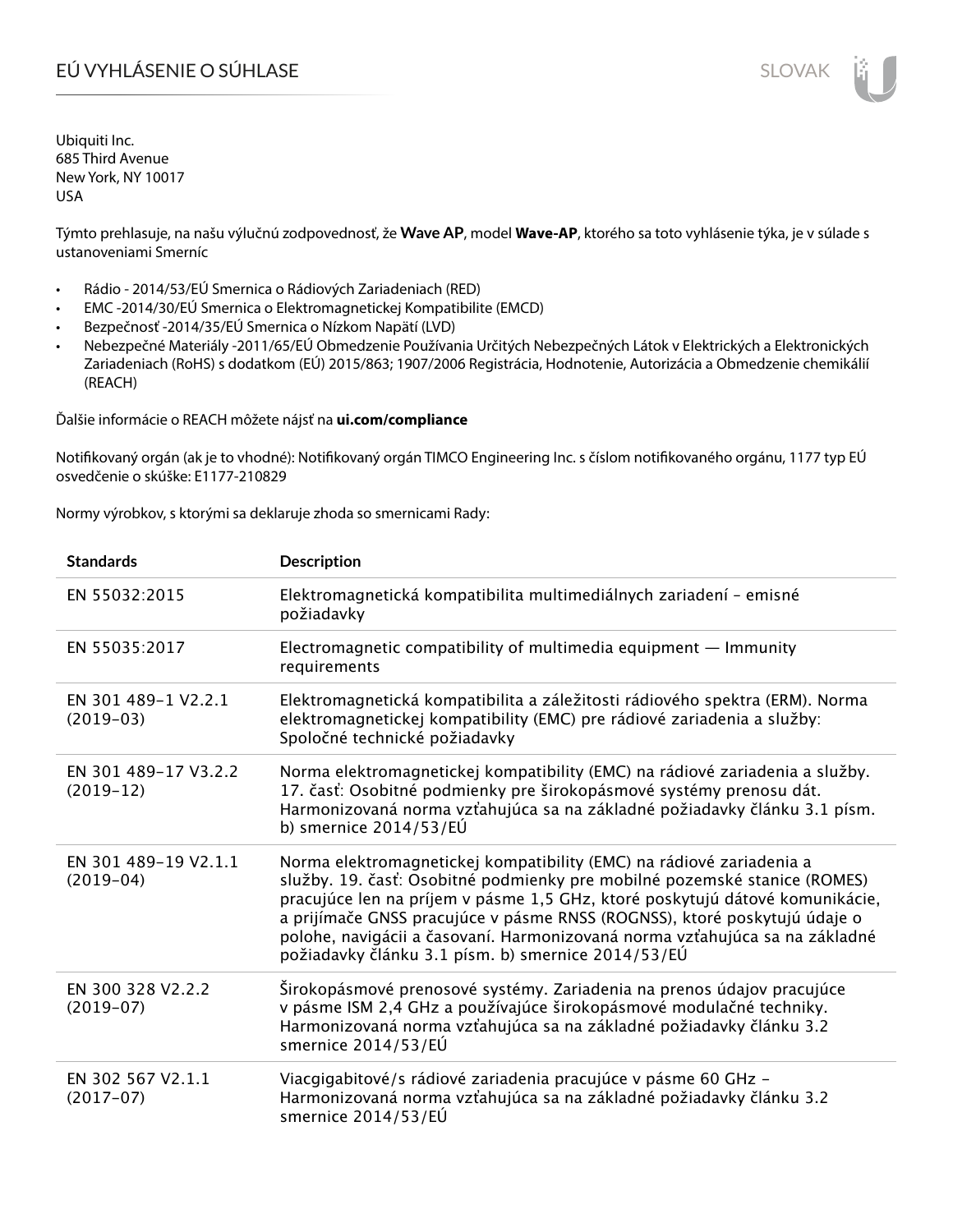

| <b>Standards</b>                 | <b>Description</b>                                                                                                                                                                                                                                                                                              |
|----------------------------------|-----------------------------------------------------------------------------------------------------------------------------------------------------------------------------------------------------------------------------------------------------------------------------------------------------------------|
| EN 303 413 V1.1.1<br>$(2017-06)$ | Satelitné pozemské stanice a systémy (SES); prijímače globálneho navigačného<br>satelitného systému (GNSS); rádiové zariadenia používané vo frekvenčných<br>pásmach 1 164 MHz až 1 300 MHz a 1 559 MHz až 1 610 MHz; harmonizovaná<br>norma vzťahujúca sa na základné požiadavky článku 3.2 smernice 2014/53/EÚ |
| EN 62311:2020                    | Posudzovanie elektronických a elektrických zariadení v súvislosti s<br>obmedzeniami vystavenia ľudí elektromagnetickým poliam (0 Hz - 300 GHz)                                                                                                                                                                  |
| EN 62368-1:2014                  | Zariadenia audio/video, informačnej a komunikačnej technológie – časť 1:<br>Bezpečnostné požiadavky                                                                                                                                                                                                             |
| <b>CE Marking</b>                | ( F                                                                                                                                                                                                                                                                                                             |

mak m. Fail  $\overline{\phantom{0}}$ 

Mark Feil Compliance Manager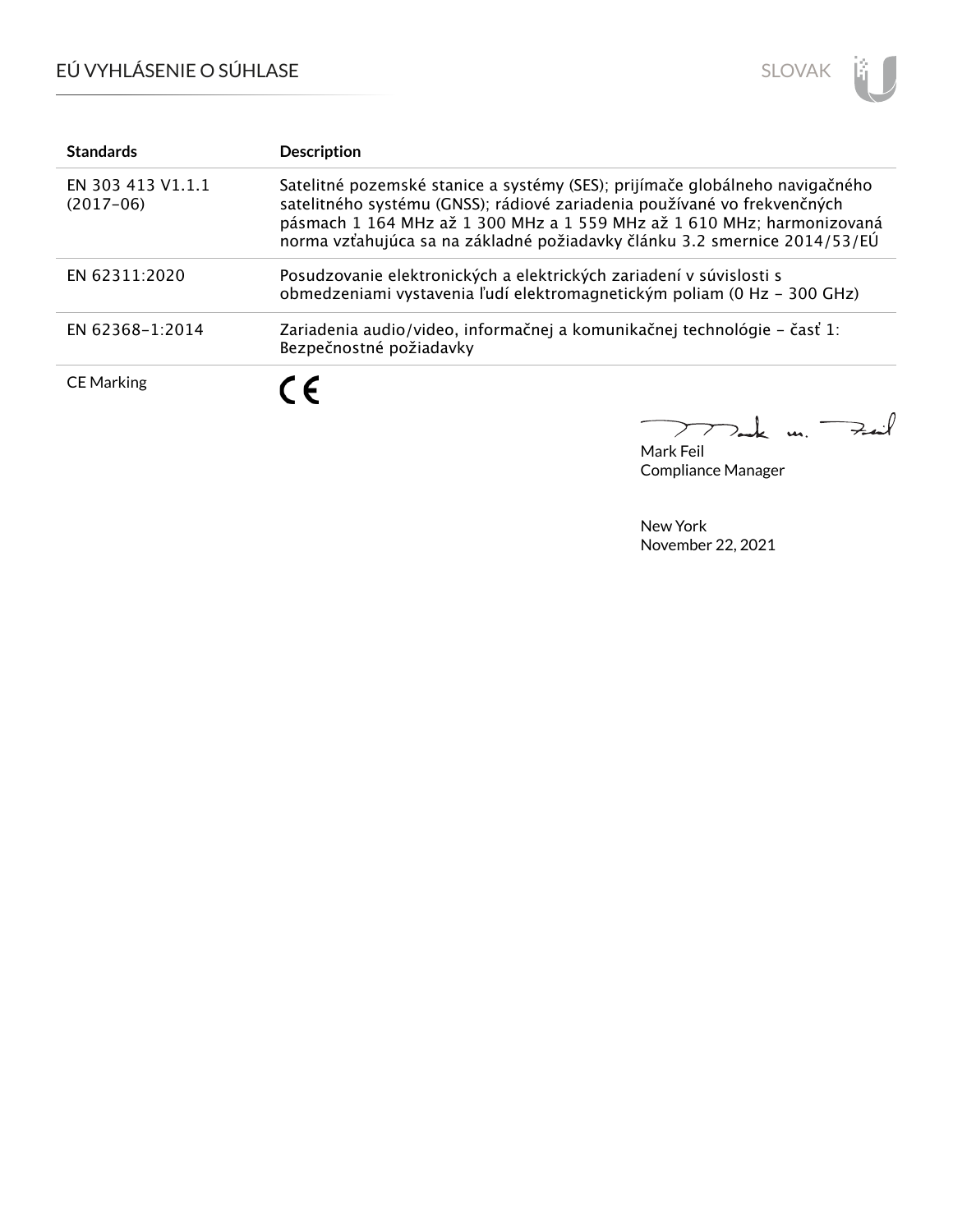Vienīgi uz savu atbildību deklarējam, ka iekārtas "**Wave AP**" modelis "**Wave-AP**", uz ko attiecas šī deklarācija, atbilst šādu direktīvu noteikumiem:

- radio 2014/53/ES Radioiekārtu direktīva (RED);
- elektromagnētiskā saderība 2014/30/ES Elektromagnētiskās saderības direktīva (EMCD);
- drošība 2014/35/ES Zemsprieguma direktīva (LVD);
- bīstami materiāli 2011/65/ES Atsevišķu bīstamu ķīmisko vielu izmantošanas ierobežojumi elektriskajās un elektroniskajās iekārtās (RoHS) ar grozījumu (ES) 2015/863; 1907/2006 Ķīmisko vielu reģistrēšana, novērtēšana, atļaušana un ierobežošana (REACH).

Papildinformāciju par REACH lūdzam skatīt tīmekļa vietnē **ui.com/compliance**

Pilnvarotā iestāde (attiecīgā gadījumā): pilnvarotā iestāde TIMCO Engineering Inc. ar pilnvarotās iestādes numuru, 1177 ES tips eksāmena sertifikāts: E1177-210829

Produktu standarti, kuriem ir deklarēta atbilstība Padomes direktīvām:

| <b>Standards</b>                    | <b>Description</b>                                                                                                                                                                                                                                                                                                                                                                                                                                                                             |
|-------------------------------------|------------------------------------------------------------------------------------------------------------------------------------------------------------------------------------------------------------------------------------------------------------------------------------------------------------------------------------------------------------------------------------------------------------------------------------------------------------------------------------------------|
| EN 55032:2015                       | Multivides iekārtu elektromagnētiskā saderība - Emisijai piemērojamās prasības                                                                                                                                                                                                                                                                                                                                                                                                                 |
| EN 55035:2017                       | Electromagnetic compatibility of multimedia equipment - Immunity<br>requirements                                                                                                                                                                                                                                                                                                                                                                                                               |
| EN 301 489-1 V2.2.1<br>$(2019-03)$  | Elektromagnētiskā saderība un radiofrekvenču spektra jautājumi (ERM);<br>Elektromagnētiskās saderības (EMS) standarts radioiekārtām un dienestiem; 1.<br>daļa: Vispārējās tehniskās prasības                                                                                                                                                                                                                                                                                                   |
| EN 301 489-17 V3.2.2<br>$(2019-12)$ | Elektromagnētiskās saderības (EMS) standarts radioiekārtām un dienestiem;<br>17. daļa: Īpašie nosacījumi platjoslas datu pārraides sistēmām; Saskaņotais<br>standarts, kas atbilst Direktīvas 2014/53/ES 3. panta 1. punkta b) apakšpunkta<br>pamatprasībām                                                                                                                                                                                                                                    |
| EN 301 489-19 V2.1.1<br>$(2019-04)$ | Elektromagnētiskās saderības (EMS) standarts radioiekārtām un dienestiem;<br>19. daļa: Īpašie nosacījumi tikai uztverošajām mobilajām Zemes stacijām<br>(ROMES), kas nodrošina datu sakarus un darbojas 1,5 GHz frekvenču joslā, un<br>GNSS uztvērējiem, kas darbojas RNSS frekvenču joslā (ROGNSS) un nodrošina<br>pozicionēšanas, navigācijas un laika sinhronizācijas datus; Saskaņotais<br>standarts, kas atbilst Direktīvas 2014/53/ES 3. panta 1. punkta b) apakšpunkta<br>pamatprasībām |
| EN 300 328 V2.2.2<br>$(2019-07)$    | Platjoslas pārraides sistēmas; Datu pārraides iekārtas, kas darbojas 2,4 GHz<br>ISM joslā un izmanto platjoslas modulācijas paņēmienus; Saskaņotais standarts,<br>kas atbilst Direktīvas 2014/53/ES 3. panta 2. punkta pamatprasībām                                                                                                                                                                                                                                                           |
| EN 302 567 V2.1.1<br>$(2017-07)$    | Radioiekārtas ar vairāku gigabitu ātrumu, kas darbojas 60 GHz frekvenču joslā;<br>Saskaņotais standarts, kas atbilst Direktīvas 2014/53/ES 3. panta 2. punkta<br>pamatprasībām                                                                                                                                                                                                                                                                                                                 |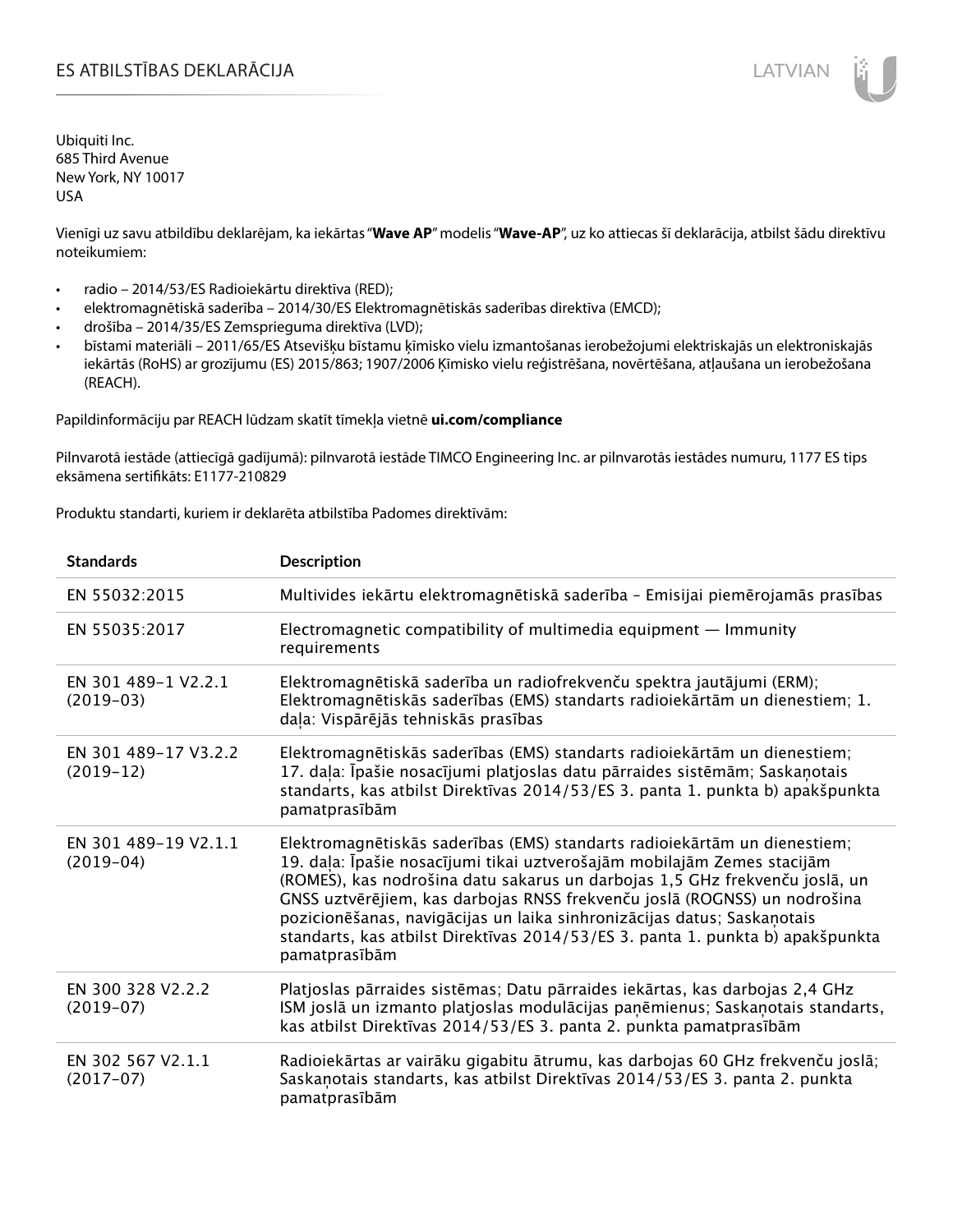

| <b>Standards</b>                 | <b>Description</b>                                                                                                                                                                                                                                                                                              |
|----------------------------------|-----------------------------------------------------------------------------------------------------------------------------------------------------------------------------------------------------------------------------------------------------------------------------------------------------------------|
| EN 303 413 V1.1.1<br>$(2017-06)$ | Satelītu Zemes stacijas un sistēmas (SES); Globālās navigācijas satelītu sistēmas<br>(GNSS) uztvērēji; Radioiekārtas, kas darbojas no 1 164 MHz līdz 1 300 MHz<br>un no 1 559 MHz līdz 1 610 MHz frekvenču joslās; Saskaņotais standarts, kas<br>atbilst Direktīvas 2014/53/ES 3. panta 2. punkta pamatprasībām |
| EN 62311:2020                    | Elektronisko un elektrisko iekārtu novērtēšana attiecībā uz ierobežojumiem 0<br>Hz-300 GHz elektromagnētisko lauku iedarbībai uz cilvēkiem                                                                                                                                                                      |
| EN 62368-1:2014                  | Audio/video, informācijas un komunikācijas tehnoloģiju aprīkojums - 1. daļa:<br>Drošības prasības                                                                                                                                                                                                               |
| <b>CE Marking</b>                | C E                                                                                                                                                                                                                                                                                                             |

 $\Rightarrow$  $\overline{\phantom{0}}$  $\mu$ .  $\sum$ 

Mark Feil Compliance Manager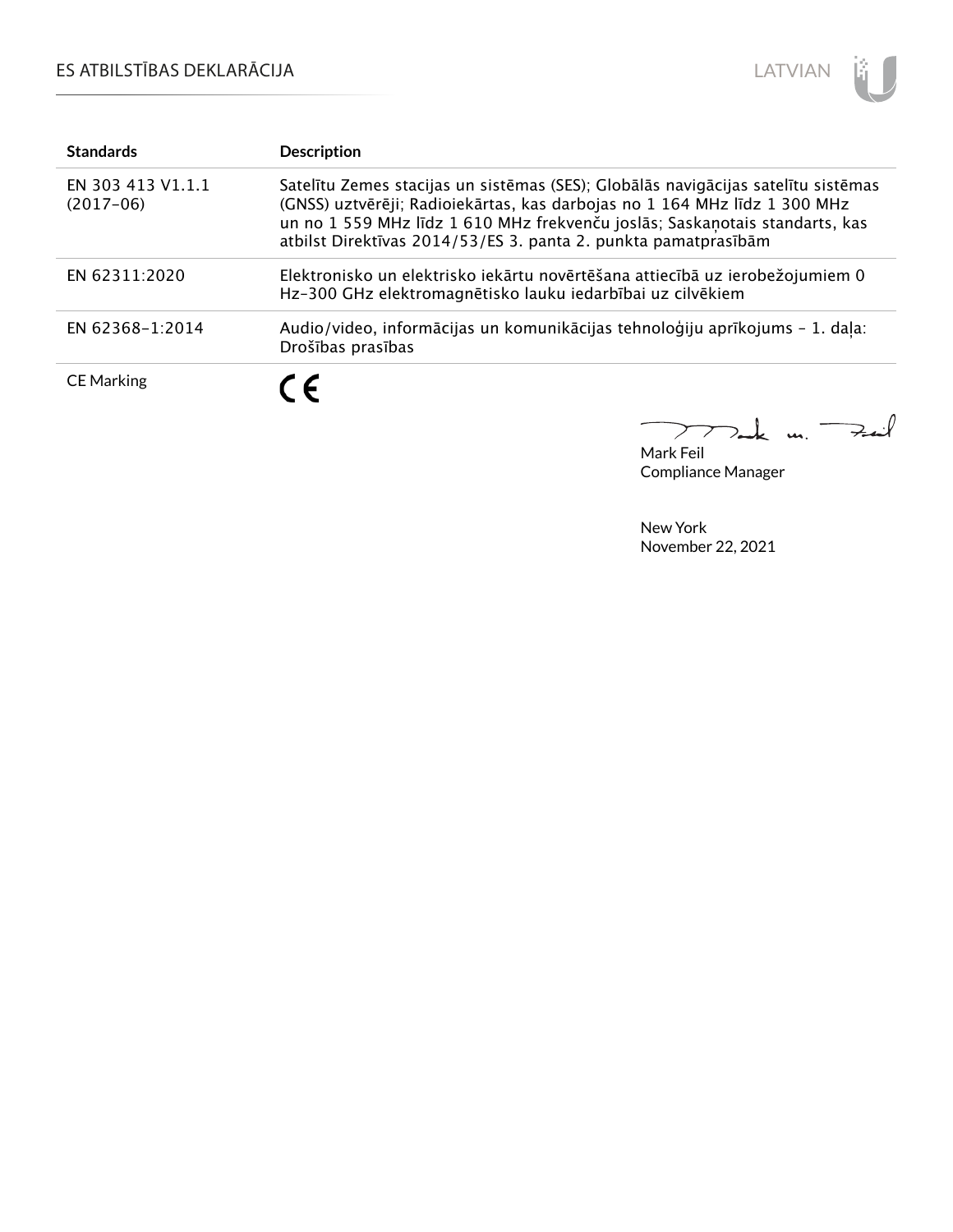## ES ATITIKIMO DEKLARACIJA NA SATITIKIMO DEKLARACIJA NA SATITIKIMO DE SATITIKIMO DE KLARACIJA NA SATITIKIMO DE KLA

Ubiquiti Inc. 685 Third Avenue New York, NY 10017 USA

Šiuo pareiškimu prisiimdami visą atsakomybe pareiškia, kad "Wave AP", Wave-AP modelis, su kuriuo susijusi ši deklaracija, atitinka direktyvų nuostatas

- Radijo 2014/53/EU Radijo įrangos direktyva (RĮD)
- ESD -2014/30/EU Elektromagnetinio suderinamumo direktyva (ESD)
- Sauga -2014/35/EU Žemos įtampos direktyva (LVD)
- Kenksmingos medžiagos -2011/65/EU Tam tikrų pavojingų medžiagų naudojimo elektros ir elektroninėje įrangoje apribojimas (RoHS) pakeitimas (EU) 2015/863; 1907/2006 Registracija, Vertinimas, Cheminių medžiagų leidimas ir apribojmas (RVACH)

Dėl papildomos informacijos apie RVACH, kreipkitės į **ui.com/compliance**

Notifikuotoji įstaiga (jei taikoma): Notifikuotoji įstaiga TIMCO Engineering Inc. su notifikuotosios įstaigos numeriu, 1177 ES tipas egzamino pažymėjimas: E1177-210829

Gaminių standartai, kuriems deklaruojama atitiktis Tarybos direktyvoms:

| <b>Standards</b>                    | <b>Description</b>                                                                                                                                                                                                                                                                                                                                                                                                                                                                   |
|-------------------------------------|--------------------------------------------------------------------------------------------------------------------------------------------------------------------------------------------------------------------------------------------------------------------------------------------------------------------------------------------------------------------------------------------------------------------------------------------------------------------------------------|
| EN 55032:2015                       | Multimedijos elektromagentinis suderinamumas - spinduliuotės reikalavimai                                                                                                                                                                                                                                                                                                                                                                                                            |
| EN 55035:2017                       | Electromagnetic compatibility of multimedia equipment - Immunity<br>requirements                                                                                                                                                                                                                                                                                                                                                                                                     |
| EN 301 489-1 V2.2.1<br>$(2019-03)$  | Elektromagnetinis suderinamumas ir radijo spektro dalykai (ERM); Radijo ryšio<br>jrangos ir paslaugų elektromagnetinio suderinamumo (EMS) standartas. 1 dalis.<br>Bendrieji techniniai reikalavimai                                                                                                                                                                                                                                                                                  |
| EN 301 489-17 V3.2.2<br>$(2019-12)$ | Radijo ryšio įrangos ir mobiliojo ryšio elektromagnetinio suderinamumo (EMS)<br>standartas. 4 dalis. Fiksuotųjų radijo ryšių ir pagalbinės įrangos specialiosios<br>salygos; suderintas standartas, apimantis esminius Direktyvos 2014/53 / ES 3<br>straipsnio 1 dalies b punkto reikalavimus                                                                                                                                                                                        |
| EN 301 489-19 V2.1.1<br>$(2019-04)$ | Radijo ryšio įrangos ir mobiliojo ryšio elektromagnetinio suderinamumo (EMS)<br>standartas. 19 dalis: Specialiosios sąlygos priimti tik 1,5 GHz dažnių juostoje<br>veikiančias judriąsias žemės stotis (ROMES), teikiančias duomenų ryšį, ir GNSS<br>imtuvus, veikiančius RNSS juostoje (ROGNSS), teikiančius padėties nustatymo,<br>navigacijos ir laiko duomenis; suderintas standartas, apimantis esminius<br>Direktyvos 2014/53 / ES 3 straipsnio 1 dalies b punkto reikalavimus |
| EN 300 328 V2.2.2<br>$(2019-07)$    | Plačiajuosčio ryšio sistemos; Duomenų perdavimo įranga, veikianti 2,4 GHz<br>ISM juostoje ir naudojanti plačiajuosčio ryšio moduliacijos metodus; suderintas<br>standartas, apimantis esminius Direktyvos 2014/53 / ES 3 straipsnio 2 dalies<br>reikalavimus                                                                                                                                                                                                                         |
| EN 302 567 V2.1.1<br>$(2017-07)$    | Kelių gigabitų radijo ryšio įranga, veikianti 60 GHz dažnių juostoje; Suderintas<br>standartas, apimantis esminius Direktyvos 2014/53 / ES 3 straipsnio 2 dalies<br>reikalavimus                                                                                                                                                                                                                                                                                                     |